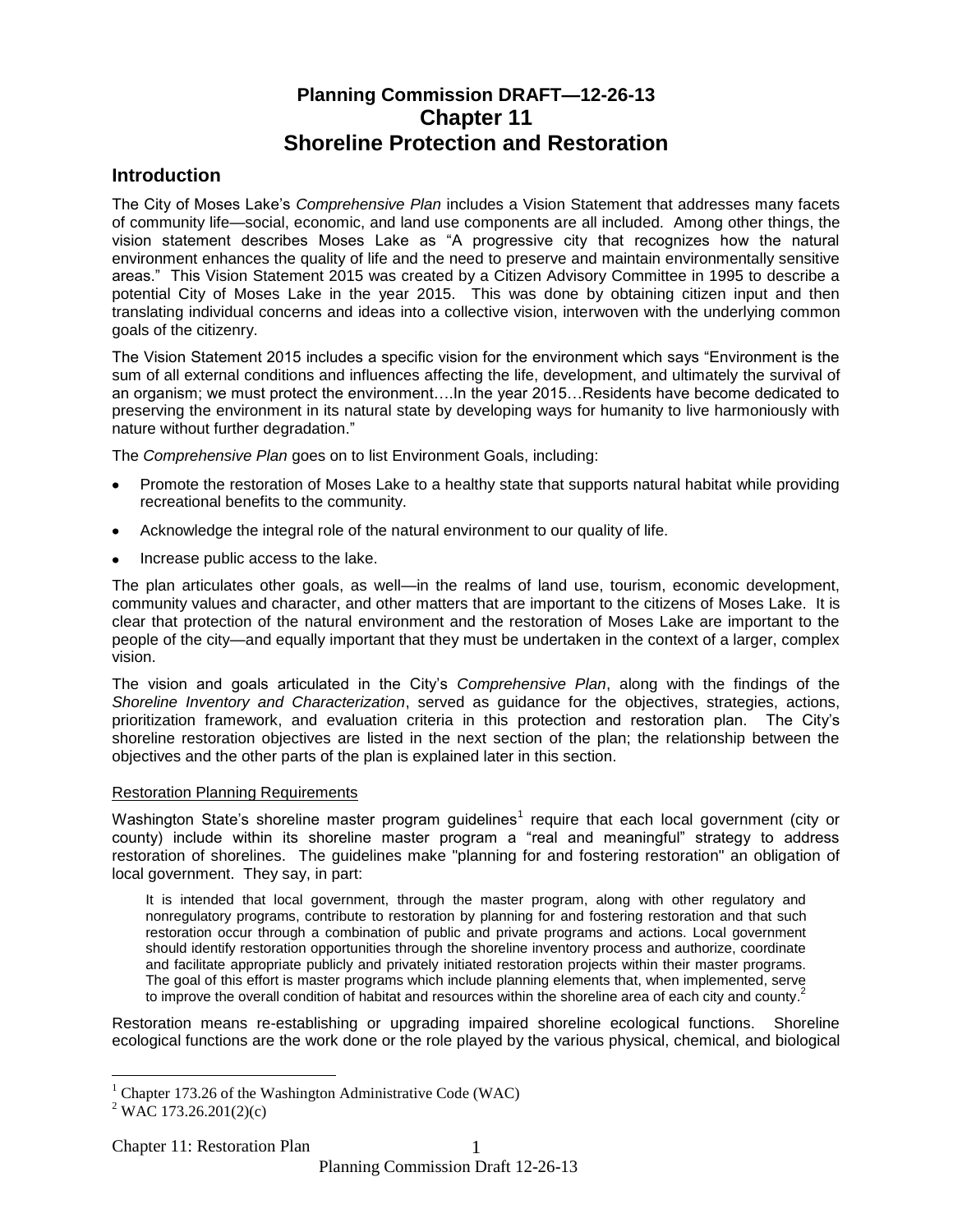components of the shoreline ecosystem, such as filtering sediment and other pollutants and providing habitat for wildlife. Restoration includes a number of mechanisms—both structural ones, such as revegetation and removal of intrusive shoreline structures, and non-structural ones such as development standards that decrease erosion and protect shoreline vegetation.

The restoration planning that must be completed during the process of amending a shoreline master program is not intended to directly mitigate past or future development impacts on the City's shorelines. It is intended to guide restoration that will improve overall environmental conditions as they exist at the time of the shoreline inventory. Restoration does not imply a requirement to return the shoreline area to aboriginal or pre-European settlement conditions.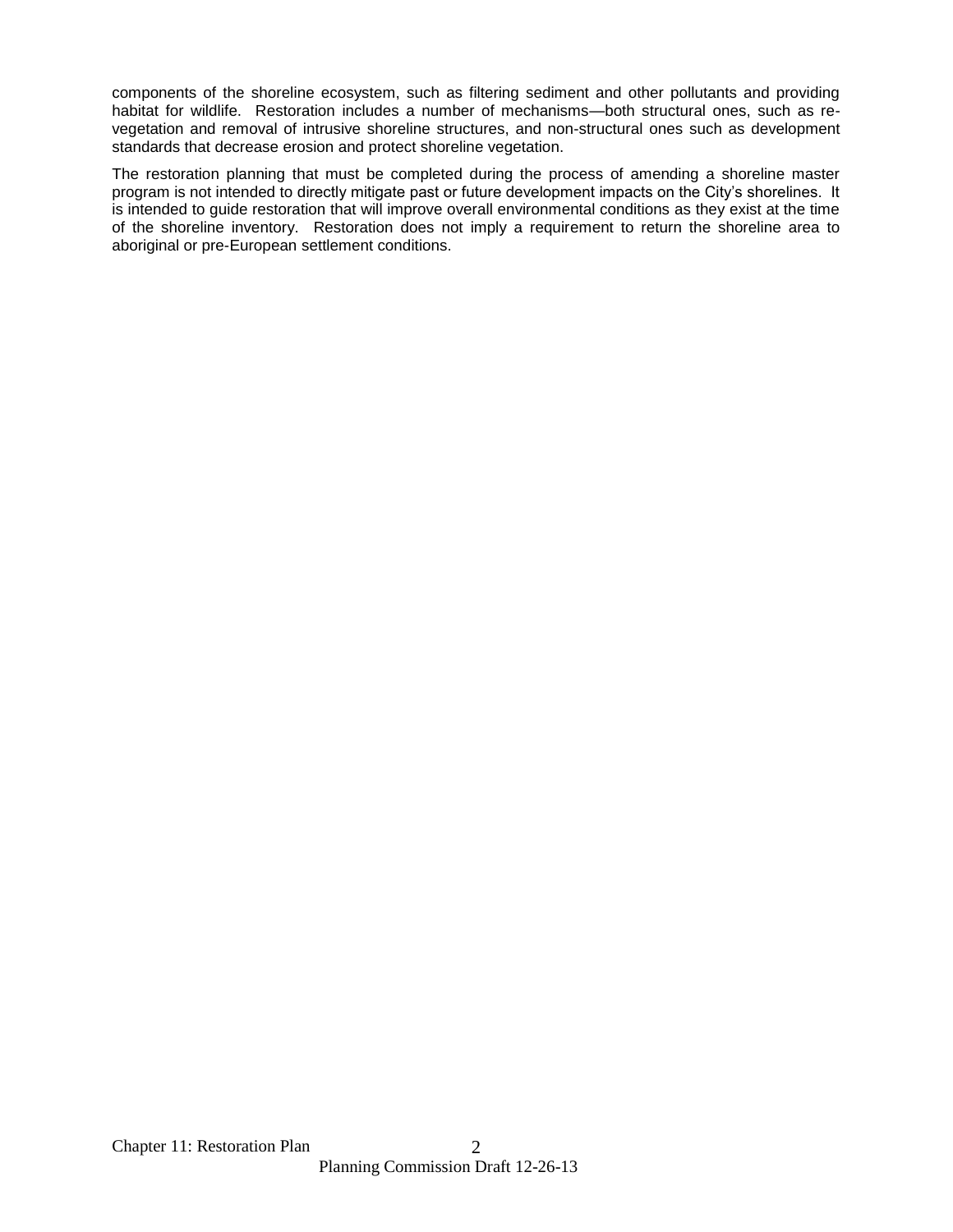#### How this plan is organized

The shoreline master program guidelines include six restoration planning steps. The State's intent is that, by completing the six steps, the City will create a framework for restoring ecological functions that have been impaired as a result of past development of the shoreline. The table below lists the six steps, and will also tell you how and where each one has been addressed.

| <b>Restoration planning steps</b>                                                                                                                                                                                                                                                         | How and where each step is addressed                                                                                                                                                                                                                                                                                                                                                                                                       |
|-------------------------------------------------------------------------------------------------------------------------------------------------------------------------------------------------------------------------------------------------------------------------------------------|--------------------------------------------------------------------------------------------------------------------------------------------------------------------------------------------------------------------------------------------------------------------------------------------------------------------------------------------------------------------------------------------------------------------------------------------|
| Identify degraded areas, impaired ecological functions,<br>and sites with potential for restoration<br>Establish overall goals and priorities for restoration of                                                                                                                          | Degraded areas and impaired ecological functions are<br>identified in the Shoreline Inventory and Characterization.<br>Sites with potential for restoration are identified on the<br>accompanying Restoration Potential map. They are<br>included in the table of Restoration Opportunities below.<br>The restoration goal was drawn from the City of Moses                                                                                |
| degraded areas and impaired ecological functions                                                                                                                                                                                                                                          | Lake's Comprehensive Plan. (This restoration plan also<br>includes objectives that are more specific about how the<br>goal is to be achieved. Those objectives were drawn from<br>the Shoreline Inventory and Characterization.) Both goal<br>and objectives are detailed in the "Restoration Goal and<br>Objectives" section of this restoration plan.                                                                                    |
|                                                                                                                                                                                                                                                                                           | The plan also includes restoration strategies and actions,<br>and prioritization criteria that reflect the City's interests<br>and will give the city a basis for deciding which actions to<br>undertake or to support others in undertaking. The<br>strategies and actions are listed in the "Restoration"<br>Opportunities" section of the plan. The criteria are listed<br>in the section of the plan that addresses "The City's Role." |
| Identify existing and ongoing projects and programs<br>that are currently being implemented, or are<br>reasonably assured of being implemented (based on<br>an evaluation of funding likely in the foreseeable<br>future), which are designed to contribute to local<br>restoration goals | The "Existing and Ongoing Programs" section of this plan<br>includes things the City is already doing that contribute to<br>restoration, or that could be modified so that they would<br>contribute to restoration). It also includes programs like<br>watershed planning and TMDL planning that address<br>ecological functions in Moses Lake. It is based on an<br>inventory of ongoing projects and programs.                           |
| Identify additional projects and programs needed to<br>achieve local restoration goals, and implementation<br>strategies including identifying prospective funding<br>sources for those projects and programs                                                                             | This restoration plan includes new projects and programs<br>that could be initiated to contribute to restoration; existing<br>projects and programs that may be able to contribute to<br>restoration; organizations that may undertake, participate<br>in, or contribute to restoration projects; and sources of<br>funding for restoration. All are listed under the heading<br>"Restoration Resources."                                  |
| Identify timelines and benchmarks for implementing<br>restoration projects and programs and achieving local<br>restoration goals                                                                                                                                                          | The section of this plan headed "Benchmarks and<br>Timelines" includes general timelines for achieving the<br>City's restoration goal over a period of 50-60 years. It<br>also includes benchmarks by which the City can measure<br>progress toward each of its objectives by assessing the<br>number of actions that have been completed and the<br>effects of those actions.                                                             |
| Provide for mechanisms or strategies to ensure that<br>restoration projects and programs will be implemented<br>according to plans and to appropriately review the<br>effectiveness of the projects and programs in meeting<br>the overall restoration goals                              | The section of this plan on "The City's Role" discusses<br>project evaluation, monitoring, and adaptive<br>management-tools for selecting projects, assessing their<br>effects, and adapting the restoration plan to meet<br>changing needs, conditions, and resources and to<br>respond to new information.                                                                                                                               |

## **Table 1—Restoration Planning Steps**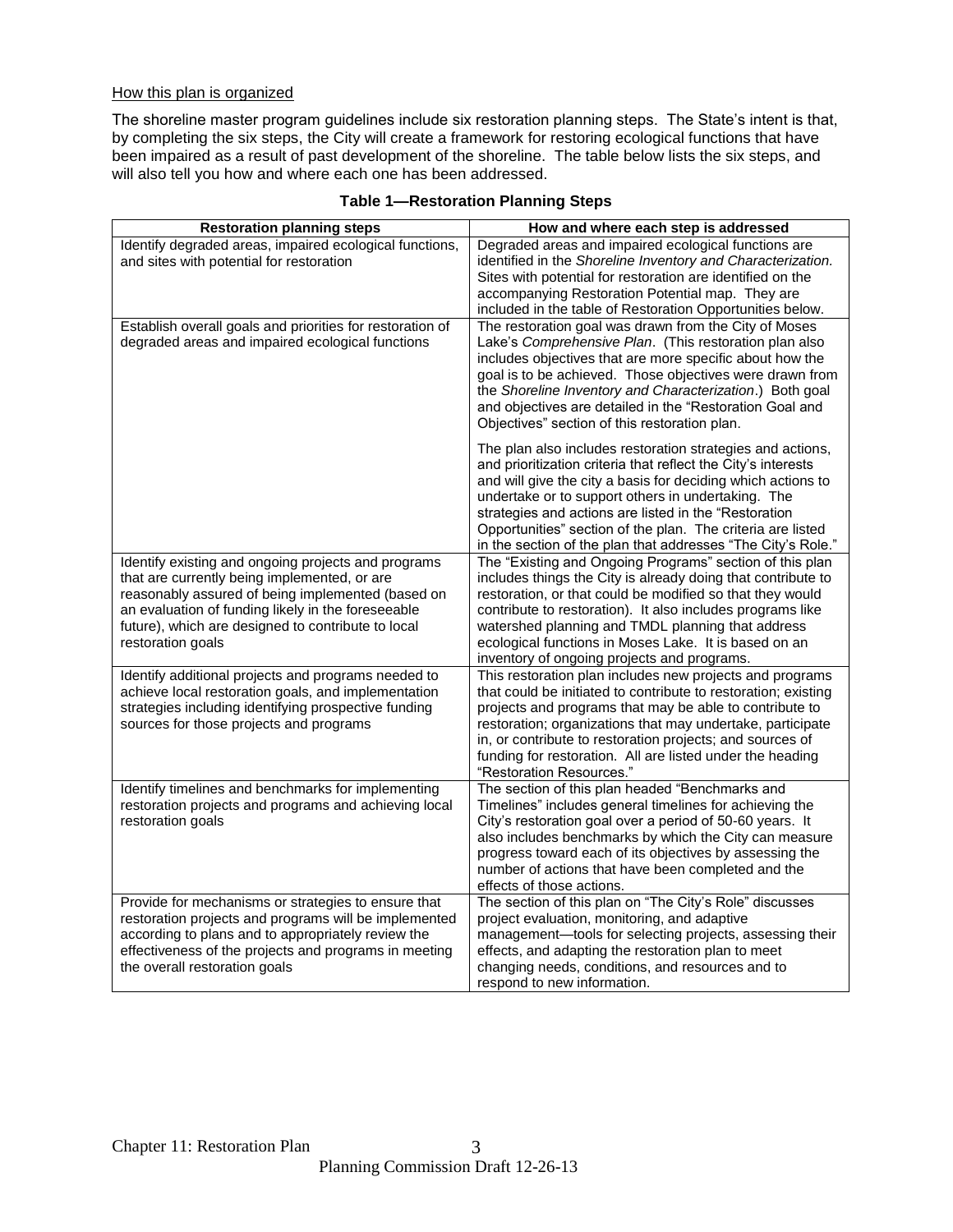This plan lists restoration objectives, strategies, and actions, and potential restoration sites.

- The goal describes a condition the City wants to achieve
- An objective clarifies the actions needed to achieve the City's goal. This plan includes *protection* and *restoration* objectives
- A strategy is one possible means of achieving an objective
- Actions are specific steps that the City or others can take to implement the strategies in the plan

The objectives, strategies, and actions in this plan are based on the *Shoreline Inventory and Characterization*, which identifies three management issues and a number of measures to protect and restore ecosystem-wide processes. The management issues identified in the *Shoreline Inventory and Characterization* are:

- Alterations to hydrology
- Water quality and sediment
- Riparian and wetland habitat

The six objectives address protection and restoration as they relate to each of those issues. Many of the plan's strategies and actions are drawn from the management measures listed in the *Shoreline Inventory and Characterization*. Others have been added where more detail was needed to specify how the management measures would be put into effect, or as a means of implementing policies in other parts of the SMP.

The map portfolio that is part of the *Shoreline Inventory and Characterization* includes a map of restoration opportunities—sites at which some of the actions in this plan could be taken. Many of those sites are on public land or involve city infrastructure. For instance, several storm sewer outfalls have been identified for retrofitting to reduce pollution of the lake. Other sites are on private land. Generally, actions on private land will be voluntary. In some cases, the City may require restoration as a condition of development. Restoration actions will never be required for development of an individual single-family residence, or on land that has already been developed.

#### Adaptive Management

This plan is based on the principle of Adaptive Management—that is, adapting strategies and actions in response to analysis of data gathered from ongoing monitoring of restoration projects and activities. The list of restoration opportunities in the plan is not exhaustive, and it can be expected to evolve over time as the City evaluates the results of completed projects and in response to opportunities and resources available.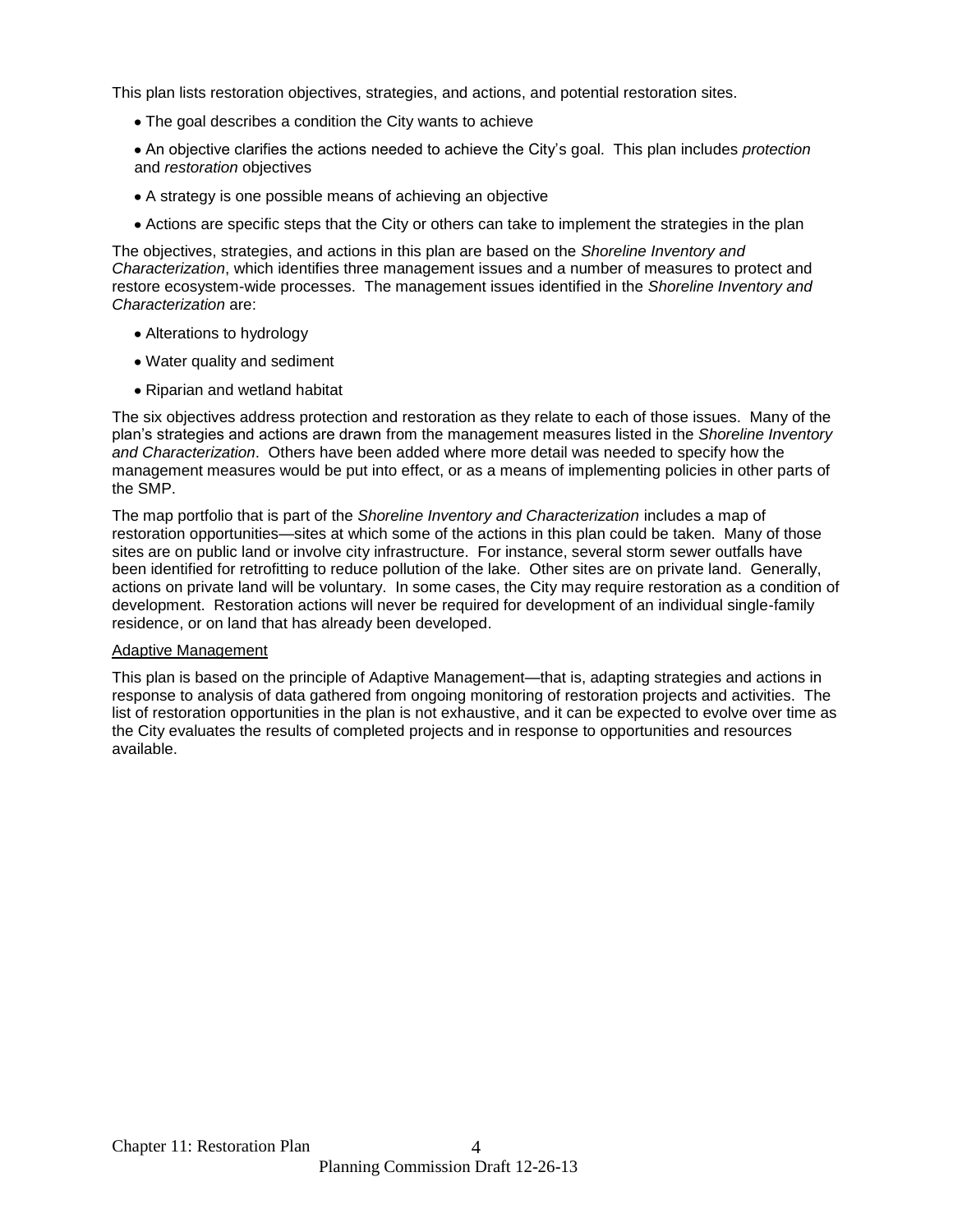## **Restoration Goal and Objectives**

The goal of this protection and restoration plan is drawn directly from the City of Moses Lake's *Comprehensive Plan*: "Promote the restoration of Moses Lake to a healthy state that supports natural habitat while providing recreational benefits to the community."

The health of the lake depends in part on the health of the shoreline. Shoreline ecological functions affect water quality, hydrology (the movement of water throughout the watershed), and fish, bird, and wildlife habitat. Each of those things is important to the overall health of the lake, and also affects the community.

- Water quality affects fish and wildlife and their habitat, recreational use of the lake, and human health—water pollution can reach the aquifer, which is a source of drinking water
- Hydrology affects the availability of water for irrigation (landscape and agricultural), drinking, and recreation
- Habitat provides opportunities for recreation, including economic generators like hunting, fishing, and bird watching

By promoting and supporting restoration of shoreline areas, the City will be taking steps toward restoring the health of the lake as a whole.

The table below shows how the six objectives of the plan relate to the management issues identified in the *Shoreline Inventory and Characterization*.

| <b>Management Issue</b>    | <b>Objective</b>                                                       |
|----------------------------|------------------------------------------------------------------------|
|                            |                                                                        |
| Alterations to hydrology   | Protect hydrologic processes from further degradation                  |
|                            | Restore altered hydrologic processes                                   |
| Water quality and sediment | Protect water quality, native plant communities, and fish and wildlife |
|                            | habitat.                                                               |
|                            | Restore water quality, native plant communities, and fish and wildlife |
|                            | habitat.                                                               |
| Riparian and wetland       | Protect riparian habitat and migration corridors                       |
| habitat                    | Restore riparian habitat and migration corridors                       |

#### **Table 2—Restoration Objectives**

Strategies, actions, and potential restoration sites related to each objective are tabulated in the Restoration Opportunities section that follows.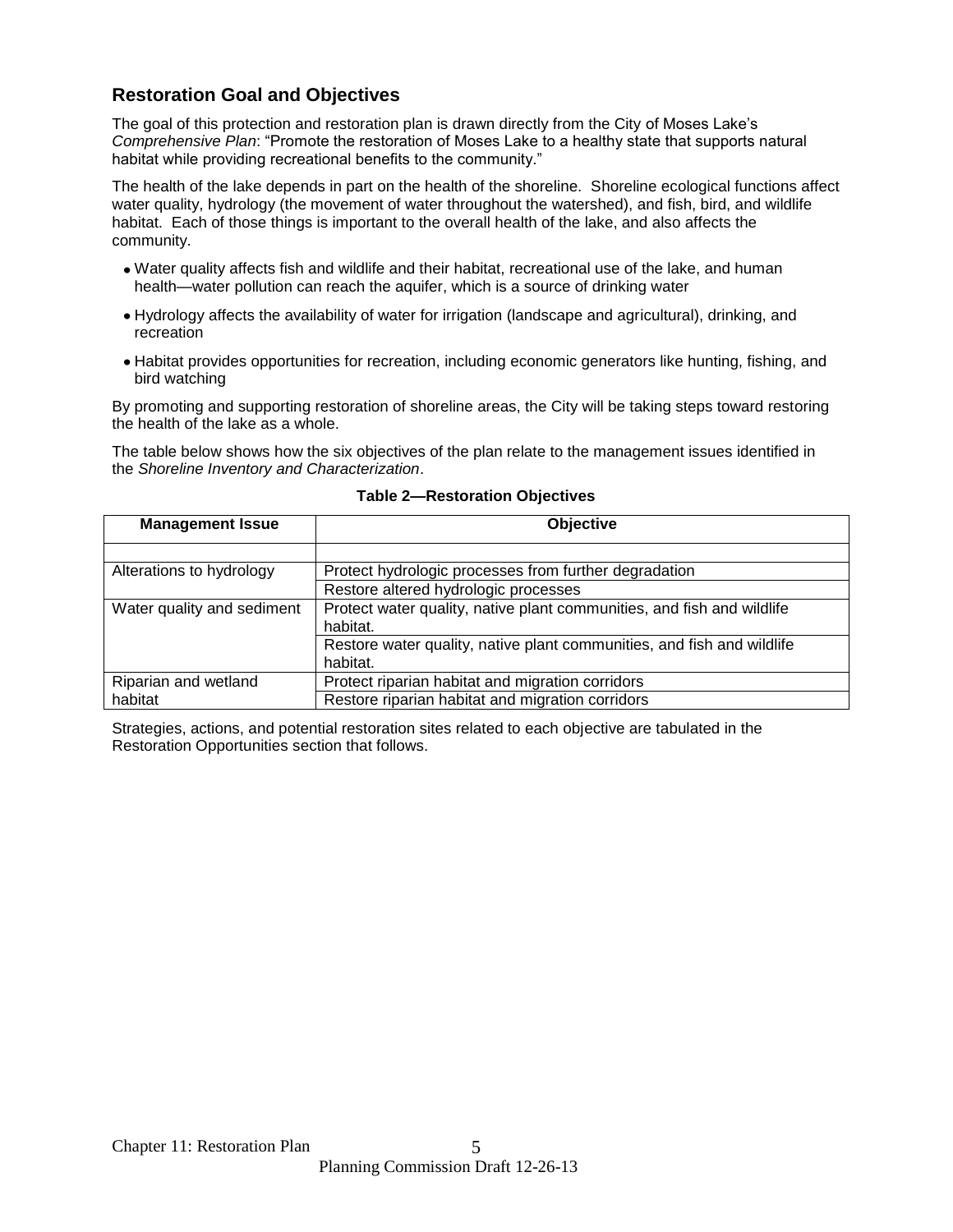# **Restoration Opportunities**

The table below lists the City's six restoration objectives and outlines strategies and actions for each one. It also states where each action may be applied, including target reaches, where those have been identified in the *Shoreline Inventory and Characterization*. As noted in the paragraph on Adaptive Management above, the list of strategies and actions can be expected to evolve as projects are completed and their results evaluated, and as new opportunities arise. See Restoration Potential map in *Shoreline Inventory and Characterization* map portfolio

| Objective                            | <b>Strategy</b>                                                                  | <b>Action</b>                                                                                                                                                                                                                                                                                                                                                                                                                                                                                                                                                                                             | Target reaches*                                                                                                                                     |
|--------------------------------------|----------------------------------------------------------------------------------|-----------------------------------------------------------------------------------------------------------------------------------------------------------------------------------------------------------------------------------------------------------------------------------------------------------------------------------------------------------------------------------------------------------------------------------------------------------------------------------------------------------------------------------------------------------------------------------------------------------|-----------------------------------------------------------------------------------------------------------------------------------------------------|
| Protect hydrologic<br>processes from | Coordinate lake management with other<br>jurisdictions, agencies, and irrigation | Initial steps will depend on the City's existing<br>relationships; see "Regional Coordination" under                                                                                                                                                                                                                                                                                                                                                                                                                                                                                                      | Ecosystem-wide                                                                                                                                      |
| further degradation                  | districts, including the Moses Lake Irrigation<br>and Rehabilitation District    | the heading "Restoration Resources" below                                                                                                                                                                                                                                                                                                                                                                                                                                                                                                                                                                 |                                                                                                                                                     |
| Protect water<br>quality             | Mitigate effects of upland sources of<br>pollutants                              | Protect wetlands and riparian vegetation within<br>shoreline areas to mitigate effects of upland<br>sources.<br>• SMP regulations will provide some protection<br>within the City<br>• Use education to influence landowner<br>decisions in the City and the UGA. See<br>"Education Programs" under the heading<br>"Restoration Resources" below<br>• Use development regulations to eliminate or<br>minimize runoff from upland areas, especially<br>in high soil erosion areas with limited<br>vegetation                                                                                               | City-wide (education may also be<br>undertaken within the UGA, if the City<br>chooses)                                                              |
|                                      |                                                                                  | Provide education on fertilizer and pesticide<br>impacts for shoreline residents                                                                                                                                                                                                                                                                                                                                                                                                                                                                                                                          | City-wide (and within the UGA, if the<br>City chooses)                                                                                              |
|                                      |                                                                                  | Slow runoff from construction sites with proper<br>erosion controls<br>• SMP regulations will provide some protection<br>within the City's shoreline areas<br>• Use development regulations to eliminate or<br>minimize runoff from construction sites<br>outside shoreline areas, especially in high soil<br>erosion areas with limited vegetation<br>• Educate landowners and developers about<br>runoff management<br>• Work with Grant County officials to decrease<br>construction runoff in the City's UGA<br>• Continue to implement NPDES Phase II<br>Stormwater Regulations as they are modified | 22, 30<br>City-wide; throughout the UGA;<br>education may also be undertaken<br>within the City and also throughout<br>the UGA, if the City chooses |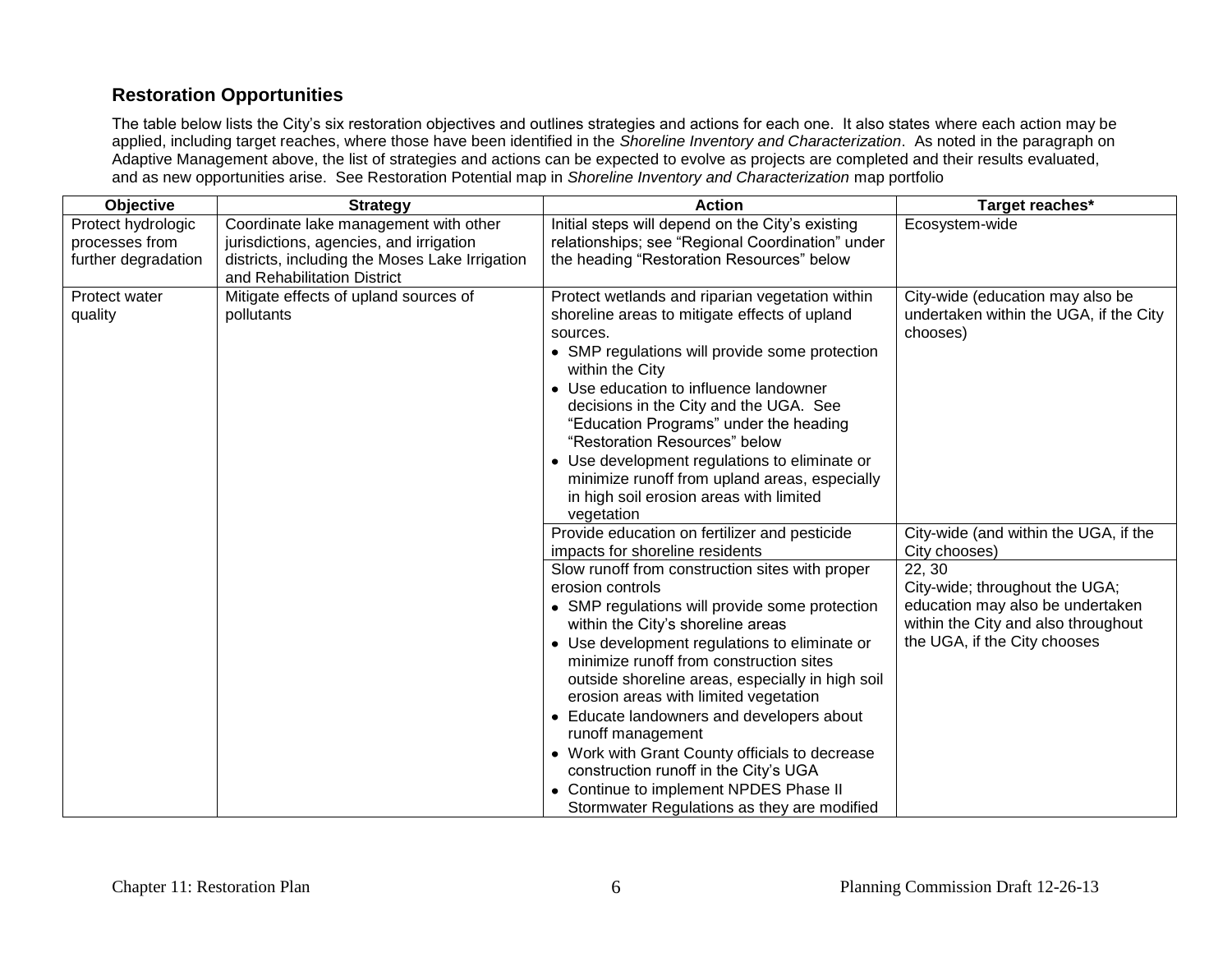| Protect water<br>quality<br>(continued) | Mitigate effects of upland<br>sources of pollutants<br>(continued)       | Avoid development on hydric or highly erodible soils<br>(word as an action)<br>• SMP regulations will provide some protection within<br>the City<br>• Use development regulations to protect vulnerable<br>soils outside shoreline areas<br>• Work with the NRCS to educate landowners and<br>developers about soils that are vulnerable to erosion<br>• Work with Grant County officials to protect soils in<br>the City's UGA | City-wide (some steps may also be<br>taken within the UGA, if the City<br>chooses)                                               |
|-----------------------------------------|--------------------------------------------------------------------------|---------------------------------------------------------------------------------------------------------------------------------------------------------------------------------------------------------------------------------------------------------------------------------------------------------------------------------------------------------------------------------------------------------------------------------|----------------------------------------------------------------------------------------------------------------------------------|
|                                         | Mitigate stormwater flows                                                | Use development standards to mitigate stormwater<br>flows<br>• Continue to implement the Department of Ecology's<br>Stormwater Management Manual for Eastern<br>Washington<br>• Educate landowners and developers about<br>stormwater management and the reasons for the<br>development standards                                                                                                                               | City-wide; education can also be<br>undertaken within the UGA, if the City<br>chooses                                            |
|                                         |                                                                          | Shoreline setbacks will provide some protection within<br>the City                                                                                                                                                                                                                                                                                                                                                              | City-wide                                                                                                                        |
|                                         | Coordinate water quality<br>management with<br>neighboring jurisdictions | Identify neighboring jurisdictions for coordination of<br>water quality management plans; see "Regional<br>Coordination" under the heading "Restoration<br>Resources" below                                                                                                                                                                                                                                                     | Ecosystem-wide                                                                                                                   |
|                                         | Protect vegetative cover on<br>areas prone to high soil<br>erosion       | • Use development regulations to protect vegetative<br>cover on areas prone to high soil erosion outside<br>shoreline areas<br>• Educate landowners and developers about<br>protecting vegetative cover on areas prone to high<br>soil erosion<br>• Work with Grant County officials to protect<br>vegetative cover in the City's UGA                                                                                           | 23<br>Education and working with Grant<br>County have the potential to be<br>effective throughout the City and its<br><b>UGA</b> |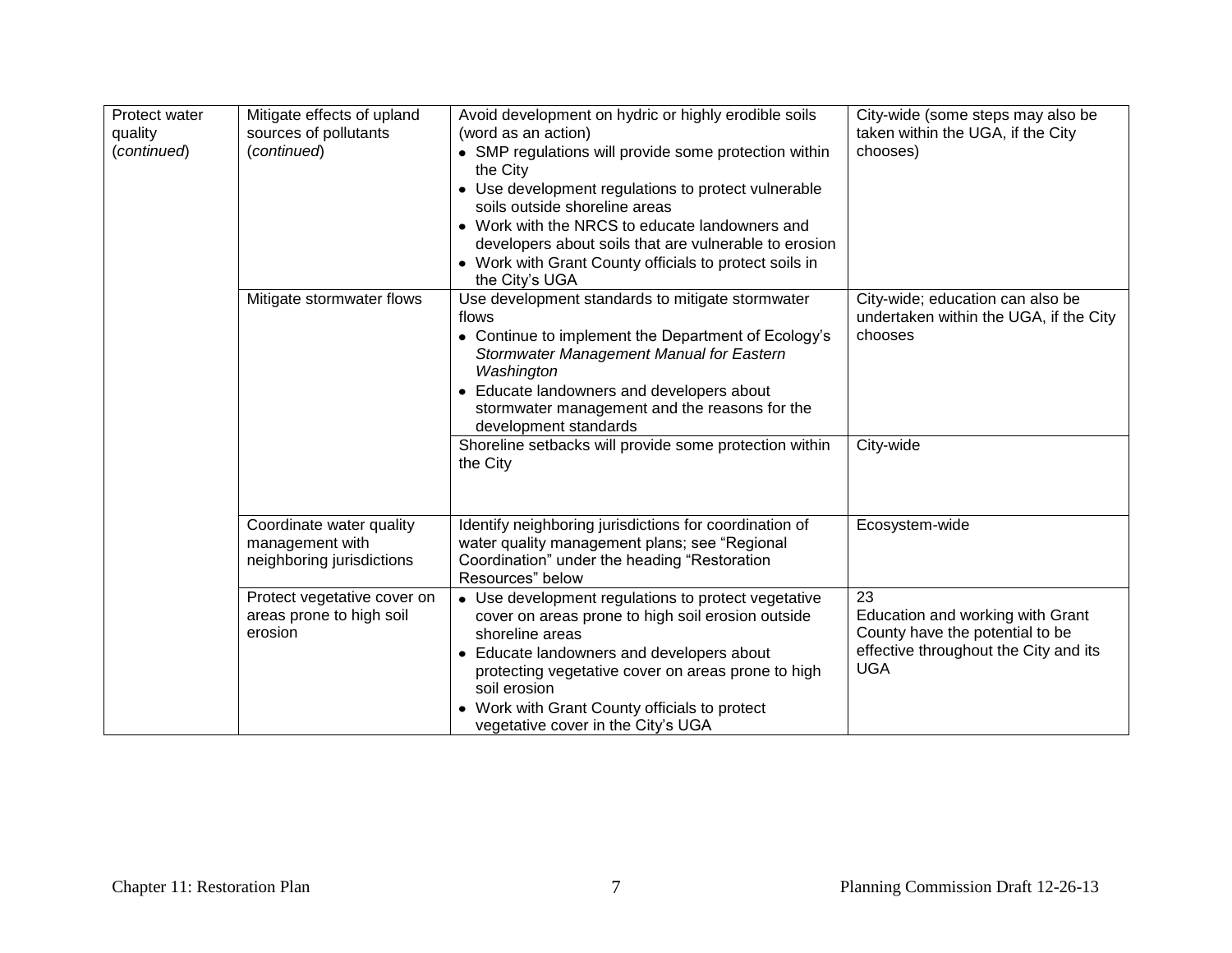| Protect water<br>quality<br>(continued)                   | Maintain the natural value of<br>wetlands to control and filter storm<br>water runoff                                                                    | • SMP regulations will provide protection in shoreline areas<br>within the City<br>• Strictly enforce the City's CAO and SMP<br>Educate landowners and developers about wetland functions,<br>values, and protection<br>Work with Grant County officials to protect wetlands and their<br>buffers in the City's UGA                                                                                                                                                                                                                                                                                                            | City-wide (some steps<br>may also be taken<br>within the UGA, if the<br>City chooses) |
|-----------------------------------------------------------|----------------------------------------------------------------------------------------------------------------------------------------------------------|--------------------------------------------------------------------------------------------------------------------------------------------------------------------------------------------------------------------------------------------------------------------------------------------------------------------------------------------------------------------------------------------------------------------------------------------------------------------------------------------------------------------------------------------------------------------------------------------------------------------------------|---------------------------------------------------------------------------------------|
| Protect riparian<br>habitat and<br>migration<br>corridors | Regulate new development to<br>ensure protection of riparian<br>habitat and migration corridors                                                          | SMP regulations, including buffer and setback requirements,<br>will provide protection in shoreline areas within the City<br>Educate landowners about riparian habitat and migration<br>corridors and their protection to improve protection of already-<br>developed areas. See "Education Programs" under the<br>heading "Restoration Resources" below for ideas<br>Work with Grant County officials to protect riparian habitat and<br>migration corridors in the City's UGA                                                                                                                                                | City-wide (some steps<br>may also be taken<br>within the UGA, if the<br>City chooses) |
|                                                           | Protect riparian, emergent,<br>aquatic, and wetland vegetation<br>within SMP jurisdiction to mitigate<br>effects of upland nonpoint<br>pollution sources | Protect shoreline and aquatic vegetation near docks, residential<br>areas, and public access areas<br>• SMP regulations will provide protection in shoreline areas<br>within the City<br>Educate landowners and the general public (including out-of-<br>town recreational users) about the functions of shoreline and<br>aquatic vegetation and how to protect it; and about aquatic<br>weeds and how to prevent their spread. See "Education"<br>Programs" under the heading "Restoration Resources" below<br>for ideas<br>Work with Grant County officials to protect shoreline and<br>aquatic vegetation in the City's UGA | 2-4, 6, 8, 15-17, 19,<br>22-24, 26, 27, 29<br>City-wide and<br>throughout the UGA     |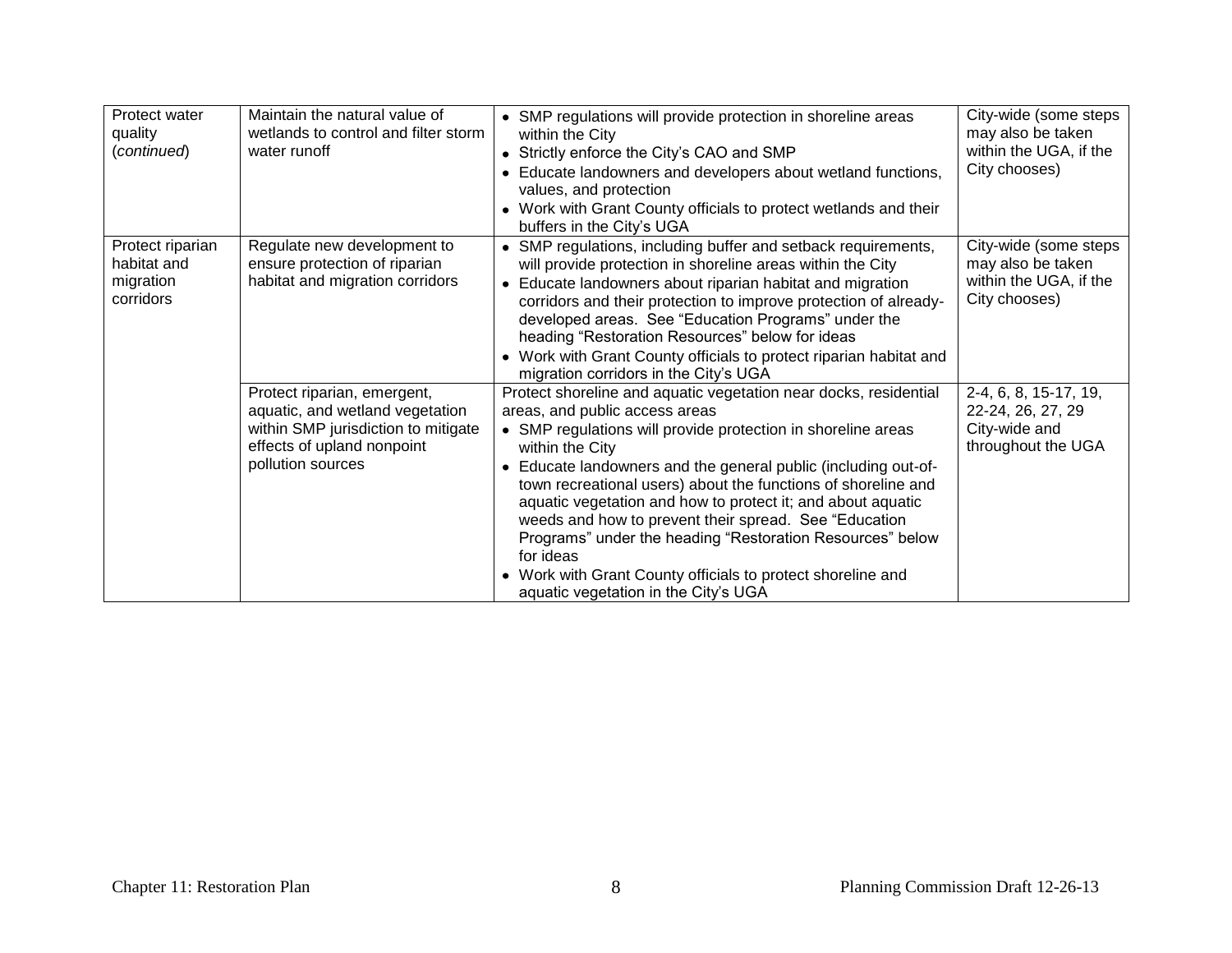| Protect riparian<br>habitat and<br>migration corridors<br>(continued) | Protect riparian, emergent, aquatic,<br>and wetland vegetation within SMP<br>jurisdiction to mitigate effects of<br>upland nonpoint pollution sources<br>(continued) | Protect vegetative buffer on residential and<br>agricultural land<br>• SMP regulations will provide protection in<br>shoreline areas within the City<br>• Educate residential landowners about the<br>functions of shoreline vegetation and how to<br>protect it. See "Education Programs" under the<br>heading "Restoration Resources" below for ideas<br>• Educate owners and managers of agricultural land<br>about the functions of shoreline vegetation and<br>how to protect it. See "Education Programs"<br>under the heading "Restoration Resources" below<br>for ideas<br>• Work with Grant County officials to protect<br>vegetative buffers on developed and developing<br>residential land in the City's UGA<br>• Work with Grant County, NRCS, conservation<br>district to protect vegetative buffers on agricultural<br>land throughout the subbasin<br>• Develop an incentive program to encourage<br>protection of vegetative buffers on agricultural<br>land throughout the subbasin, perhaps in<br>partnership with other organizations | $\bullet$ 1, 2, 3, 15, 21, 26, 29,<br>30<br>• Throughout the City,<br>the UGA, and the<br>subbasin |
|-----------------------------------------------------------------------|----------------------------------------------------------------------------------------------------------------------------------------------------------------------|-----------------------------------------------------------------------------------------------------------------------------------------------------------------------------------------------------------------------------------------------------------------------------------------------------------------------------------------------------------------------------------------------------------------------------------------------------------------------------------------------------------------------------------------------------------------------------------------------------------------------------------------------------------------------------------------------------------------------------------------------------------------------------------------------------------------------------------------------------------------------------------------------------------------------------------------------------------------------------------------------------------------------------------------------------------|----------------------------------------------------------------------------------------------------|
|                                                                       |                                                                                                                                                                      | Work with conservation and irrigation districts,<br>including the Moses Lake Irrigation and<br>Rehabilitation District, to implement recognized Best<br>Management Practices along riparian areas<br>throughout the subbasin                                                                                                                                                                                                                                                                                                                                                                                                                                                                                                                                                                                                                                                                                                                                                                                                                              | Ecosystem-wide                                                                                     |
|                                                                       |                                                                                                                                                                      | Protect existing wetlands from encroachment by light<br>industrial development<br>• SMP regulations prohibiting new industrial<br>development will provide protection in shoreline<br>areas within the City<br>• Use education and outreach to prevent<br>encroachment by existing light industrial<br>developments in the City and its UGA<br>• Work with Grant County officials to prevent<br>encroachment on wetlands on developed and<br>developing land in the City's UGA                                                                                                                                                                                                                                                                                                                                                                                                                                                                                                                                                                            | 12, 13<br>City-wide (some steps<br>may also be taken within<br>the UGA, if the City<br>chooses)    |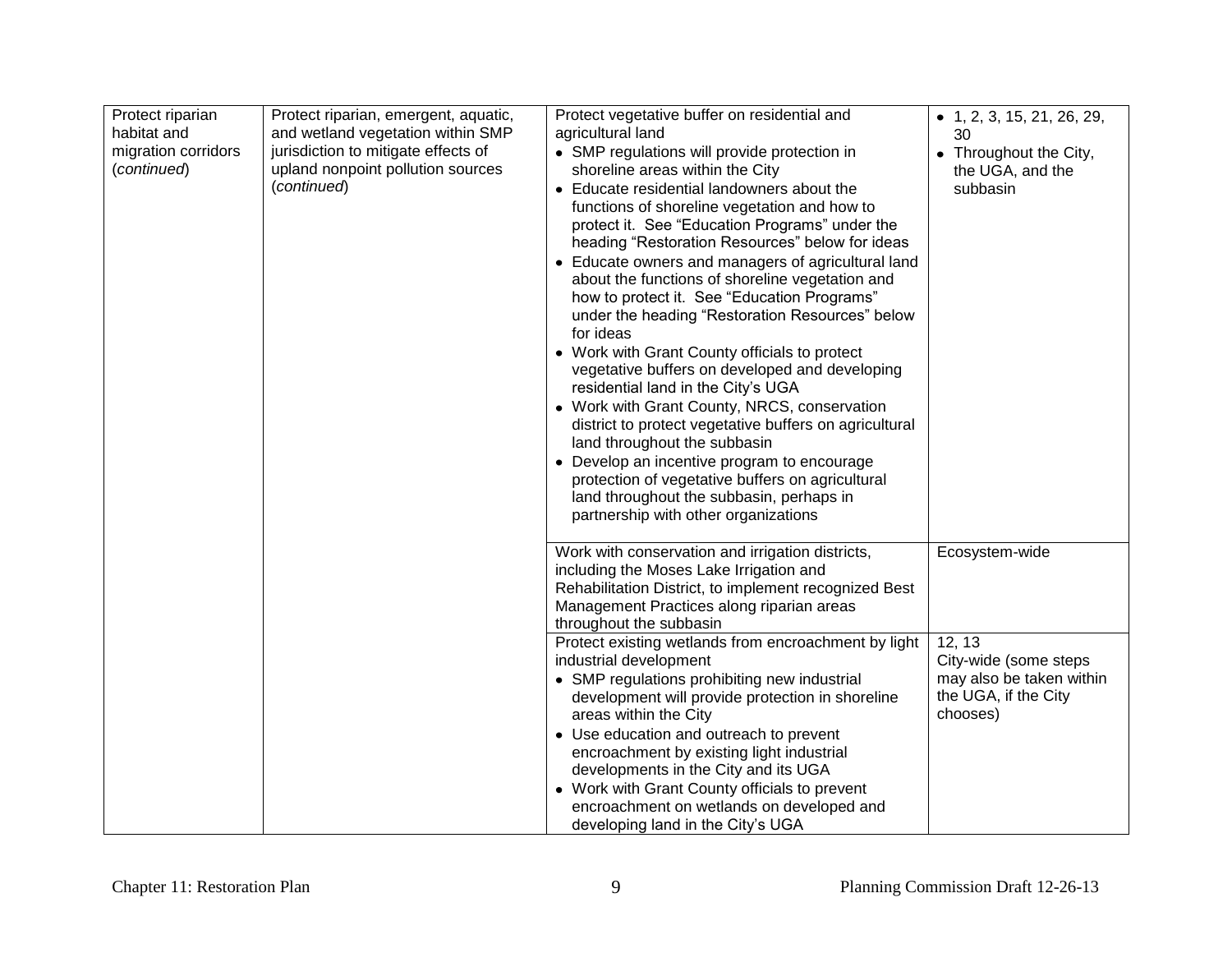| Protect riparian<br>habitat and migration<br>corridors (continued) | Protect riparian, emergent, aquatic, and<br>wetland vegetation within SMP jurisdiction<br>to mitigate effects of upland nonpoint<br>pollution sources (continued) | Protect existing wetlands from encroachment by<br>residential development<br>• SMP regulations will provide some protection<br>in shoreline areas within the City<br>• Educate landowners about wetlands and how<br>to protect them. See "Education Programs"<br>below for ideas<br>• Work with Grant County officials to protect<br>wetlands on developed and developing land<br>in the City's UGA                                                | 2, 4-6, 9-11, 14, 21, 22,<br>24-28, 30<br>City-wide (some steps<br>may also be taken within<br>the UGA, if the City<br>chooses) |
|--------------------------------------------------------------------|-------------------------------------------------------------------------------------------------------------------------------------------------------------------|----------------------------------------------------------------------------------------------------------------------------------------------------------------------------------------------------------------------------------------------------------------------------------------------------------------------------------------------------------------------------------------------------------------------------------------------------|---------------------------------------------------------------------------------------------------------------------------------|
|                                                                    |                                                                                                                                                                   | Protect existing wetlands from encroachment by<br>recreational development<br>• SMP regulations will provide some protection<br>in shoreline areas within the City.<br>• Educate landowners about wetlands and how<br>to protect them. See "Education Programs"<br>under the heading "Restoration Resources"<br>below for ideas<br>• Work with Grant County officials to protect<br>wetlands on developed and developing land<br>in the City's UGA | 30<br>City-wide (some steps<br>may also be taken within<br>the UGA, if the City<br>chooses)                                     |
|                                                                    | Protect important habitat areas                                                                                                                                   | Protect priority habitat identified by WDFW<br>• SMP regulations will provide some protection<br>in shoreline areas within the City<br>• Work in partnership with WDFW & other<br>resource agencies (see restoration resources,<br>below) to educate landowners and developers<br>in the City and the UGA<br>• Communicate with WDFW about new priority<br>habitat areas, priority habitat issues, etc.                                            | 1-6, 10, 16, 17, 20-22, 26-<br>29<br>Throughout the City, the<br>UGA, and the ecosystem                                         |
|                                                                    |                                                                                                                                                                   | Protect spawning and rearing habitat for fish and<br>wildlife<br>• SMP regulations will provide some protection<br>in shoreline areas within the City<br>• Work in partnership with WDFW & other<br>resource agencies (see restoration resources,<br>below) to educate landowners and developers<br>in the City and the UGA                                                                                                                        | 14                                                                                                                              |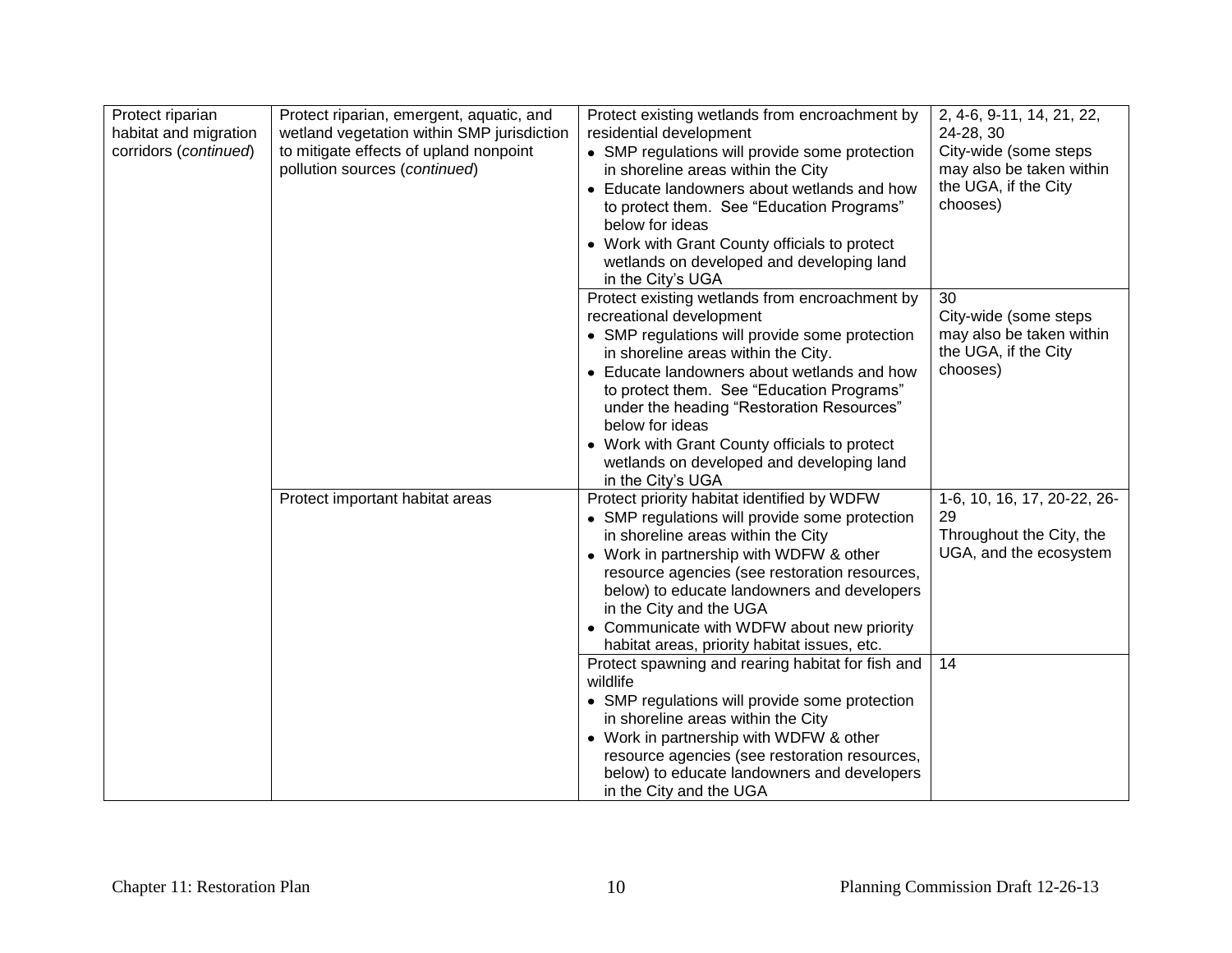| Protect riparian habitat and<br>migration corridors<br>(continued) | Protect important<br>habitat areas<br>(continued)                           | Protect vegetation and habitat in dune areas<br>• Study dune ecosystem to provide a scientific basis for regulating<br>uses in the dunes area.                                                                                                                                                                                                                                                                                                                                                                                                                                                                                                                                                                                                                                                                                                                                                                                                             | 25                                                                         |
|--------------------------------------------------------------------|-----------------------------------------------------------------------------|------------------------------------------------------------------------------------------------------------------------------------------------------------------------------------------------------------------------------------------------------------------------------------------------------------------------------------------------------------------------------------------------------------------------------------------------------------------------------------------------------------------------------------------------------------------------------------------------------------------------------------------------------------------------------------------------------------------------------------------------------------------------------------------------------------------------------------------------------------------------------------------------------------------------------------------------------------|----------------------------------------------------------------------------|
|                                                                    |                                                                             | • The SMP policies and regulations for the "Shoreline Residential-<br>Dunes" environment provide a mechanism for working creatively to<br>protect the area while allowing reasonable use<br>• Work in partnership with recreation user groups, WDFW, & other                                                                                                                                                                                                                                                                                                                                                                                                                                                                                                                                                                                                                                                                                               |                                                                            |
|                                                                    |                                                                             | resource agencies (see restoration resources, below) to educate<br>landowners and developers in the City and the UGA                                                                                                                                                                                                                                                                                                                                                                                                                                                                                                                                                                                                                                                                                                                                                                                                                                       |                                                                            |
|                                                                    | Limit hardening of<br>shoreline structures                                  | • SMP regulations will provide protection in shoreline areas within<br>the City<br>• Educate landowners and developers throughout the City and the<br>UGA about shoreline stabilization. See "Education Programs"<br>under the heading "Restoration Resources" below for ideas                                                                                                                                                                                                                                                                                                                                                                                                                                                                                                                                                                                                                                                                             | City-wide and<br>throughout the<br><b>UGA</b>                              |
|                                                                    | Limit increase in the<br>number of bulkheads<br>on the shoreline            | • SMP regulations will provide protection in shoreline areas within<br>the City<br>• Educate landowners and developers throughout the UGA about<br>shoreline stabilization. See "Education Programs" under the<br>heading "Restoration Resources" below for ideas<br>• Work with Grant County officials to limit new bulkheads in the<br>City's UGA                                                                                                                                                                                                                                                                                                                                                                                                                                                                                                                                                                                                        | 1-6, 8, 15, 16, 18,<br>19, 26, 28-30<br>Throughout the<br>City and the UGA |
|                                                                    | Maintain the biological<br>and physical functions<br>and values of wetlands | Provide for reasonable buffers around wetlands in order to provide a<br>local habitat for wetland plant and animal communities, and to reduce<br>or minimize intrusions from humans and domestic animals<br>• SMP regulations will provide protection in shoreline areas within<br>the City<br>• Educate landowners and developers throughout the City and the<br>UGA about wetland functions and values. See "Education<br>Programs" under the heading "Restoration Resources" below for<br>ideas<br>• Work with Grant County officials to protect wetlands in the City's<br><b>UGA</b><br>• Educate owners and managers of agricultural land about wetland<br>functions and values and how to protect them. See "Education<br>Programs" under the heading "Restoration Resources" below for<br>ideas<br>• Work with Grant County, NRCS, conservation district to protect<br>wetland functions and values on agricultural land throughout the<br>subbasin | Throughout the<br>City and the UGA                                         |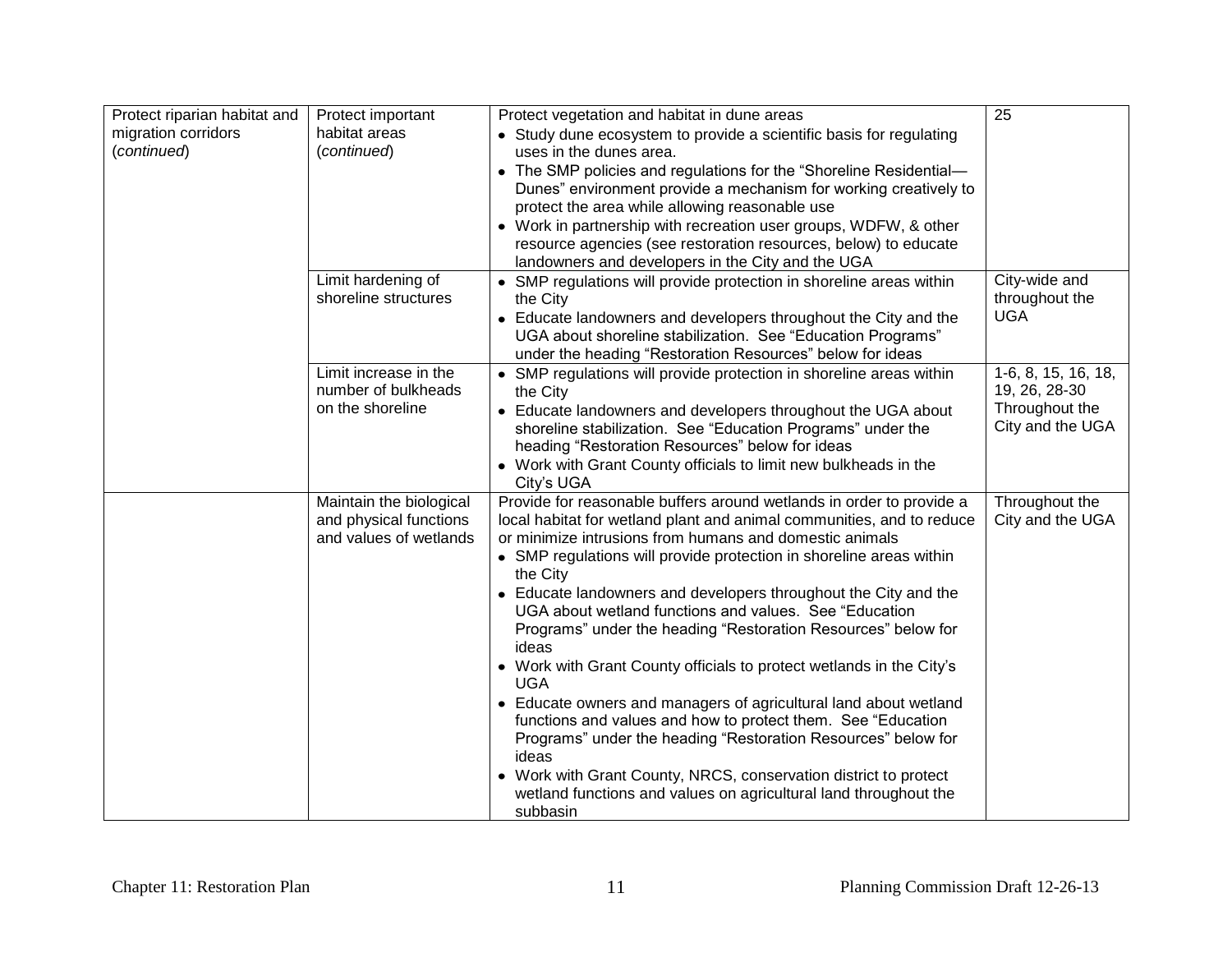| Protect riparian habitat<br>and migration corridors<br>(continued) | Maintain the biological<br>and physical functions<br>and values of wetlands<br>(continued)                                                                                                                                  | • Develop an incentive program to encourage protection of wetlands<br>on agricultural land throughout the subbasin, perhaps in<br>partnership with other organizations<br>• Encourage good stewardship by all residents and users of<br>shoreline areas | Throughout the<br>City and the UGA                                                                                                                                         |
|--------------------------------------------------------------------|-----------------------------------------------------------------------------------------------------------------------------------------------------------------------------------------------------------------------------|---------------------------------------------------------------------------------------------------------------------------------------------------------------------------------------------------------------------------------------------------------|----------------------------------------------------------------------------------------------------------------------------------------------------------------------------|
| Restore altered<br>hydrologic processes                            | Work with Bureau of<br>Reclamation and the<br>Moses Lake Irrigation<br>and Rehabilitation<br>District to alter dam and<br>irrigation operations,<br>such as timing<br>drawdown to limit<br>impacts to aquatic<br>vegetation | Initial steps will depend on the City's existing relationships; see<br>"Regional Coordination" under the heading "Restoration Resources"<br>below                                                                                                       | Ecosystem-wide                                                                                                                                                             |
| Restore water quality                                              | Reduce impacts of<br>stormwater runoff on<br>water quality throughout<br>the subbasin                                                                                                                                       | • Highlight locations for most effective stormwater retrofitting<br>• Retrofit storm sewer outfalls to limit pollution loading to the lake                                                                                                              | 8 (2 sites); 9 (1<br>site); 12 (1 site);<br>13 (2 sites); 15 (1<br>site); 16 (4 sites);<br>19 (5 sites); 20 (3)<br>sites); 21 (3)<br>sites); 26 (6)<br>sites); 28 (1 site) |

| Reduce/prevent runoff<br>from parking areas | Develop vegetative buffers around parking areas on public land, as<br>well as direct overland flow away from lake                   | City-wide                                                                          |
|---------------------------------------------|-------------------------------------------------------------------------------------------------------------------------------------|------------------------------------------------------------------------------------|
|                                             | On public land, move parking areas out of the SMP jurisdiction or set<br>them back from the shoreline or convert to pervious paving | 6 (Cascade<br>Park), 17 (Lower<br>Peninsula Boat<br>Launch), 22<br>(Montlake Park) |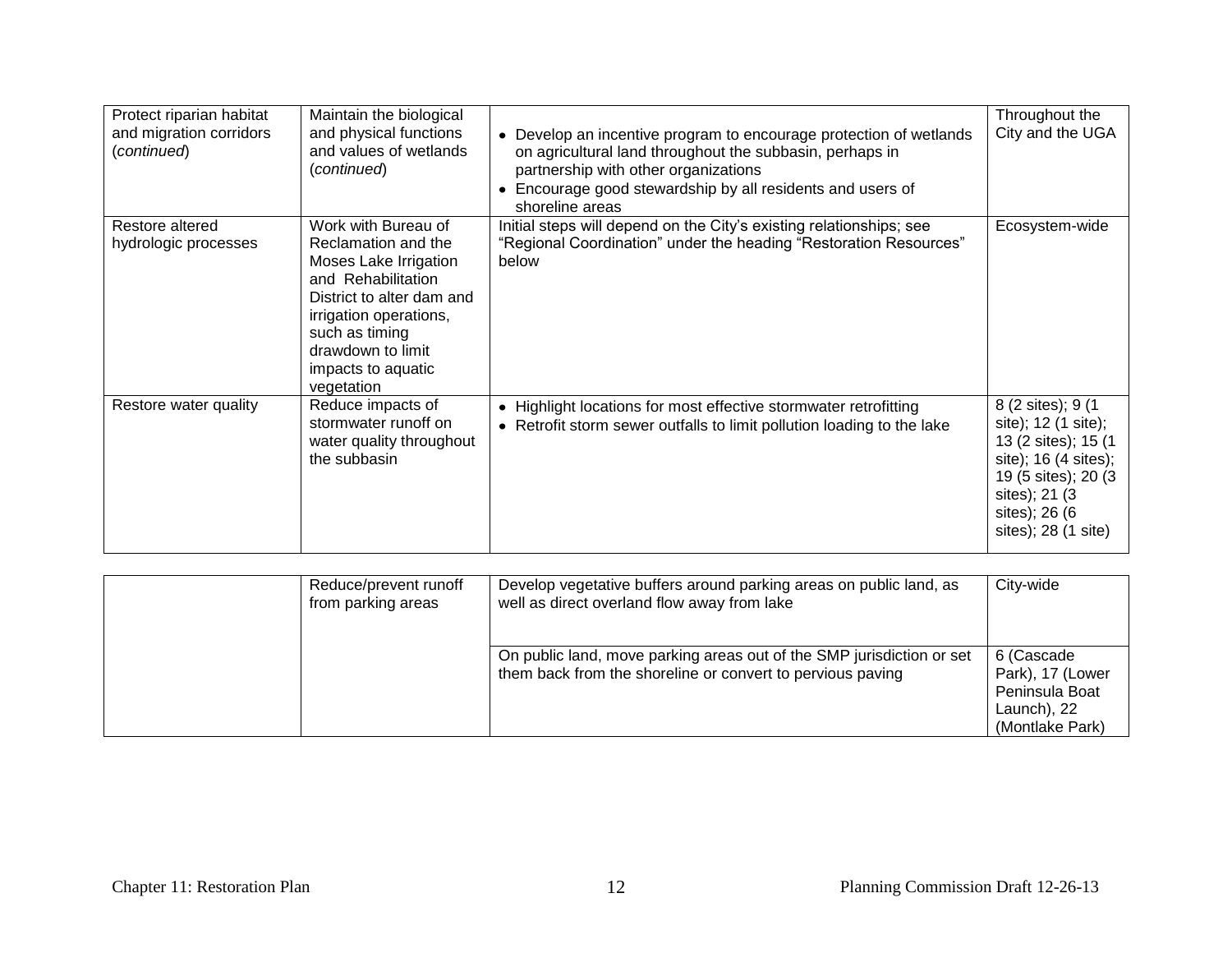| Restore water quality<br>(continued) | Reduce/prevent runoff<br>from parking areas<br>(continued)              | Provide incentives for landowners to develop vegetative buffers<br>around parking areas, as well as direct overland flow away from lake,<br>on sites already developed. Initial steps could include:<br>• Secure funding and program sponsor (unless city is to<br>sponsor/manage the program)<br>• Develop educational materials; communicate with landowners                                                                                                                  | 14, 15, 24                                                |
|--------------------------------------|-------------------------------------------------------------------------|---------------------------------------------------------------------------------------------------------------------------------------------------------------------------------------------------------------------------------------------------------------------------------------------------------------------------------------------------------------------------------------------------------------------------------------------------------------------------------|-----------------------------------------------------------|
|                                      | Reduce impacts of<br>agriculture and<br>development on water<br>quality | Work with conservation districts and irrigation districts, including the<br>Moses Lake Irrigation and Rehabilitation District, to institute BMPs for<br>agriculture, including efficient use of irrigation water and fertilizer,<br>control of animal waste and sediment, as well as livestock fencing<br>along riparian areas                                                                                                                                                  | Throughout the<br>City, the UGA,<br>and the subbasin      |
|                                      |                                                                         | Develop public education programs to reduce fertilizer use on<br>residential land near the shoreline                                                                                                                                                                                                                                                                                                                                                                            | City-wide (and<br>within the UGA, if<br>the City chooses) |
|                                      |                                                                         | Use education and incentives to encourage restoration of vegetative<br>buffers on developed parcels and in agricultural areas. Initial steps<br>could include: secure funding and program sponsor (unless city is to<br>sponsor/manage the program), develop educational materials;<br>communicate with landowners                                                                                                                                                              | $1-4, 6, 7, 9, 15,$<br>19-21, 23, 26, 28,<br>29           |
|                                      |                                                                         | Restore vegetative cover and riparian buffer on areas prone to high<br>soil erosion. Initial steps could include:<br>• Identify target parcels<br>• Develop an incentive program<br>. Work with NRCS, conservation district, WDFW, or other entities to<br>secure funding and program sponsor (unless city is to<br>sponsor/manage the program)<br>• Develop educational materials<br>• Communicate with landowners. Distribute materials; assess<br>willingness to participate | 23                                                        |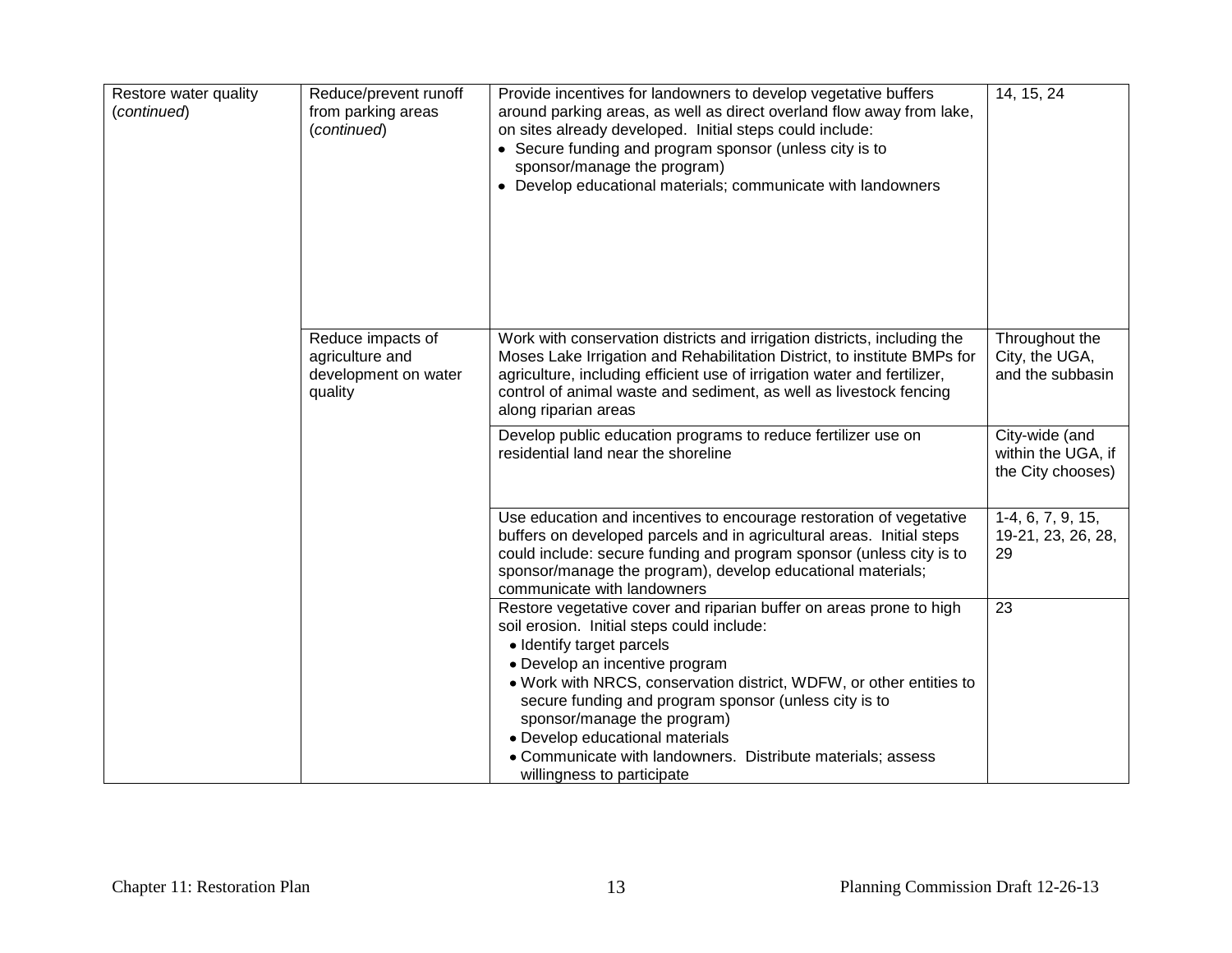| Restore riparian<br>habitat and<br>migration<br>corridors | Restore native<br>terrestrial and<br>emergent vegetation<br>in shoreline areas | Develop a demonstration project on public lands using "soft" structural<br>stabilization, vegetative stabilization, or a combination of an upland retaining wall<br>with vegetation restoration                                                                                                                                                                                                                                                                                                            | Is there a site that<br>might work well?<br>None of the sites<br>identified in the<br>inventory and<br>characterization<br>is on public land.<br>Are there any<br>bulkheads on<br>public land? |
|-----------------------------------------------------------|--------------------------------------------------------------------------------|------------------------------------------------------------------------------------------------------------------------------------------------------------------------------------------------------------------------------------------------------------------------------------------------------------------------------------------------------------------------------------------------------------------------------------------------------------------------------------------------------------|------------------------------------------------------------------------------------------------------------------------------------------------------------------------------------------------|
|                                                           |                                                                                | Where landowners are interested, replace bulkheads and other shore protection<br>structures with bioengineered (biotechnical or biostructural) stabilization, or<br>upland retaining walls and riparian and emergent vegetation; and restore<br>terrestrial and emergent vegetation. Initial steps could include: develop<br>educational materials; assess landowner willingness-maybe find a champion;<br>secure funding and leadership/sponsorship for project; develop and implement a<br>pilot project | 1-8, 15, 16, 18,<br>19, 26, 28-30                                                                                                                                                              |
|                                                           |                                                                                | Restore riparian and emergent vegetation on publicly owned land                                                                                                                                                                                                                                                                                                                                                                                                                                            | Cascade Park<br>(Reach 6)                                                                                                                                                                      |
|                                                           |                                                                                | On publicly owned land, manage areas of emergent vegetation to support healthy<br>ecological processes and functions                                                                                                                                                                                                                                                                                                                                                                                       | Cascade Park<br>(Reach 6)                                                                                                                                                                      |
|                                                           |                                                                                | Provide public access at the railroad grade in Neppel Park and restore emergent<br>vegetation and vegetative buffer                                                                                                                                                                                                                                                                                                                                                                                        | <b>Neppel Park</b><br>(Reach 13)                                                                                                                                                               |
|                                                           |                                                                                | Educate landowners about shoreline vegetation restoration                                                                                                                                                                                                                                                                                                                                                                                                                                                  | City-wide (and<br>within the UGA, if<br>the City chooses)                                                                                                                                      |
|                                                           |                                                                                | Encourage landowners to restore shoreline vegetation                                                                                                                                                                                                                                                                                                                                                                                                                                                       | City-wide (and<br>within the UGA, if<br>the City chooses)                                                                                                                                      |
|                                                           | Enhance wetlands to<br>increase biological<br>and physical functions           | Educate landowners about wetlands enhancement                                                                                                                                                                                                                                                                                                                                                                                                                                                              | City-wide (and<br>within the UGA, if<br>the City chooses)                                                                                                                                      |
|                                                           | and values                                                                     | Encourage landowners to enhance wetlands                                                                                                                                                                                                                                                                                                                                                                                                                                                                   | City-wide (and<br>within the UGA, if<br>the City chooses)                                                                                                                                      |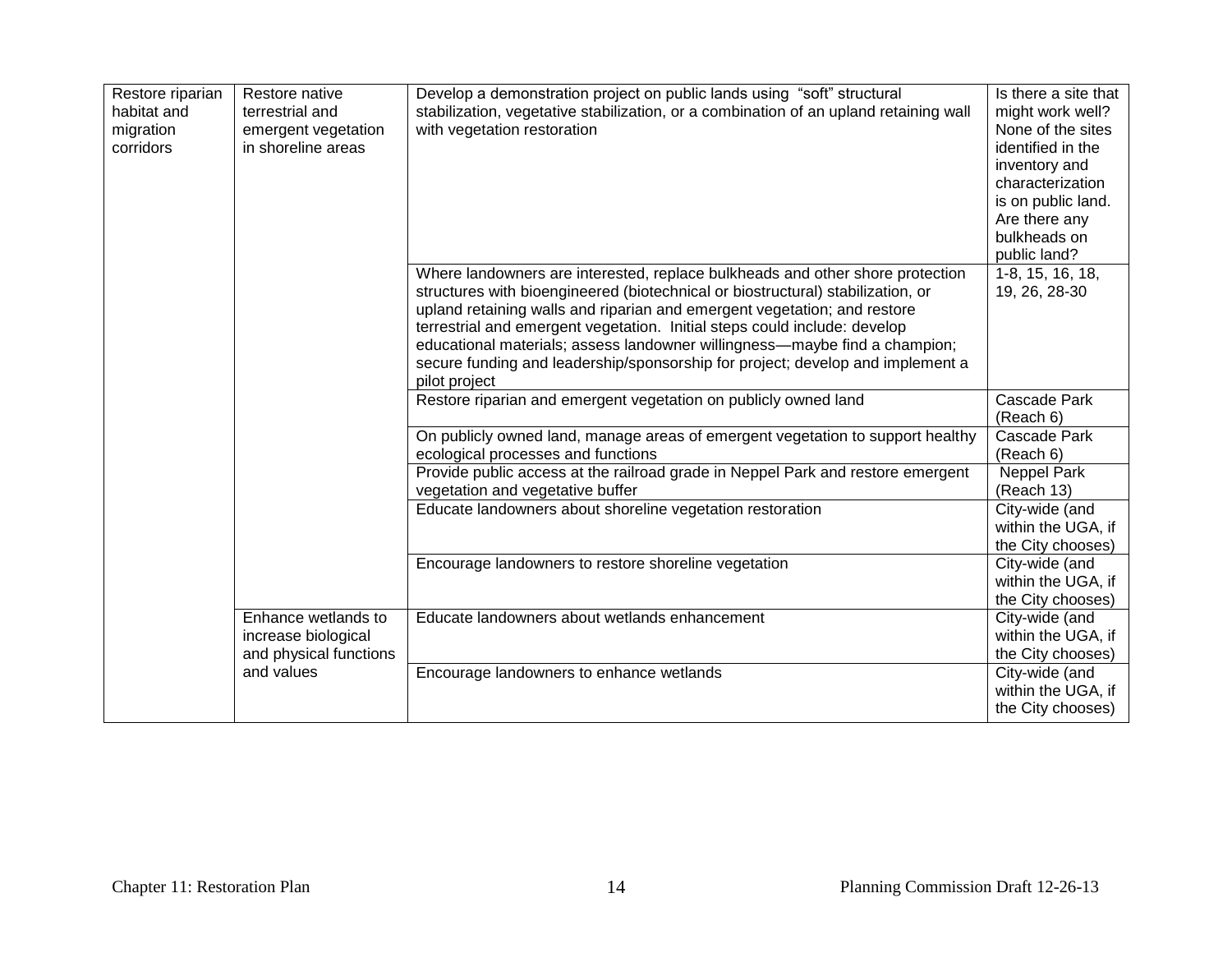## **Existing and Ongoing Programs**

## **Restoration Resources**

**Potential mechanisms** for actions that are not currently being implemented or for which funding is not anticipated.

## **Regional Coordination**

Some of the City's restoration objectives depend on coordination with other entities. Others can be furthered by coordination, and will achieve much better results than if protection and restoration efforts are limited to shoreline areas within the City. The city can foster shoreline ecological function by building relationships, and exploring opportunities for coordination, with governments and other agencies involved in land and water management, including:

- Moses Lake Conservation District
- Grant Conservation District
- Irrigation Districts, including the Moses Lake Irrigation and Rehabilitation District
- Grant County
- The Washington Department of Fish and Wildlife
- The Washington Department of Ecology
- Washington State University's Grant and Adams Counties Extension
- The Bureau of Reclamation
- The Natural Resource Conservation Service
- The Upper Crab Creek/Wilson Creek Watershed Planning Unit

Where working relationships are not already in place, establishing them as soon as possible will lay the groundwork for joint planning, and is likely to be more effective than seeking to enlist support at the stage of implementation.

Possibilities include:

- Convening a forum to discuss the existing situation and each party's needs and interests
- Meeting individually with representatives of other organizations interested in lake management
- Working through channels that have already been established

Some of the agencies listed above offer technical and funding resources that may be available to supports shoreline protection and restoration. Coordination with those agencies will help City staff understand what resources are available and plan projects to take best advantage of them—including working effectively with funding cycles.

## **Education Programs**

Education programs offer effective means of contacting large numbers of people and encouraging voluntary action, as well as informing members of the public of local, state, and federal regulations and their responsibilities as landowners and resource users. Possibilities include:

- Develop a Good Neighbor Handbook; distribute to all shoreline landowners; work with Real Estate agents, Audubon, Master Gardeners to distribute; mail to all purchasers of shoreline property
- Educate Master Gardeners
- Hold shoreline landscaping classes—to teach landowners how to minimize runoff and delivery of pollutants to the lake, minimize chemical use, use any chemicals correctly, work with existing vegetation, enhance shoreline resources, protect and enhance habitat, watch wildlife without disturbance, etc.
- Develop brochures; distribute as part of the development process and through other channels—garden centers, cooperative extension, etc.
- Use the City's web site to link residents to information about shoreline issues such as vegetation conservation
- Place interpretive signs at public access areas
- Develop a display and exhibit it at City Hall, the County Fair, local home shows, and other venues.

15

Planning Commission Draft 12-26-13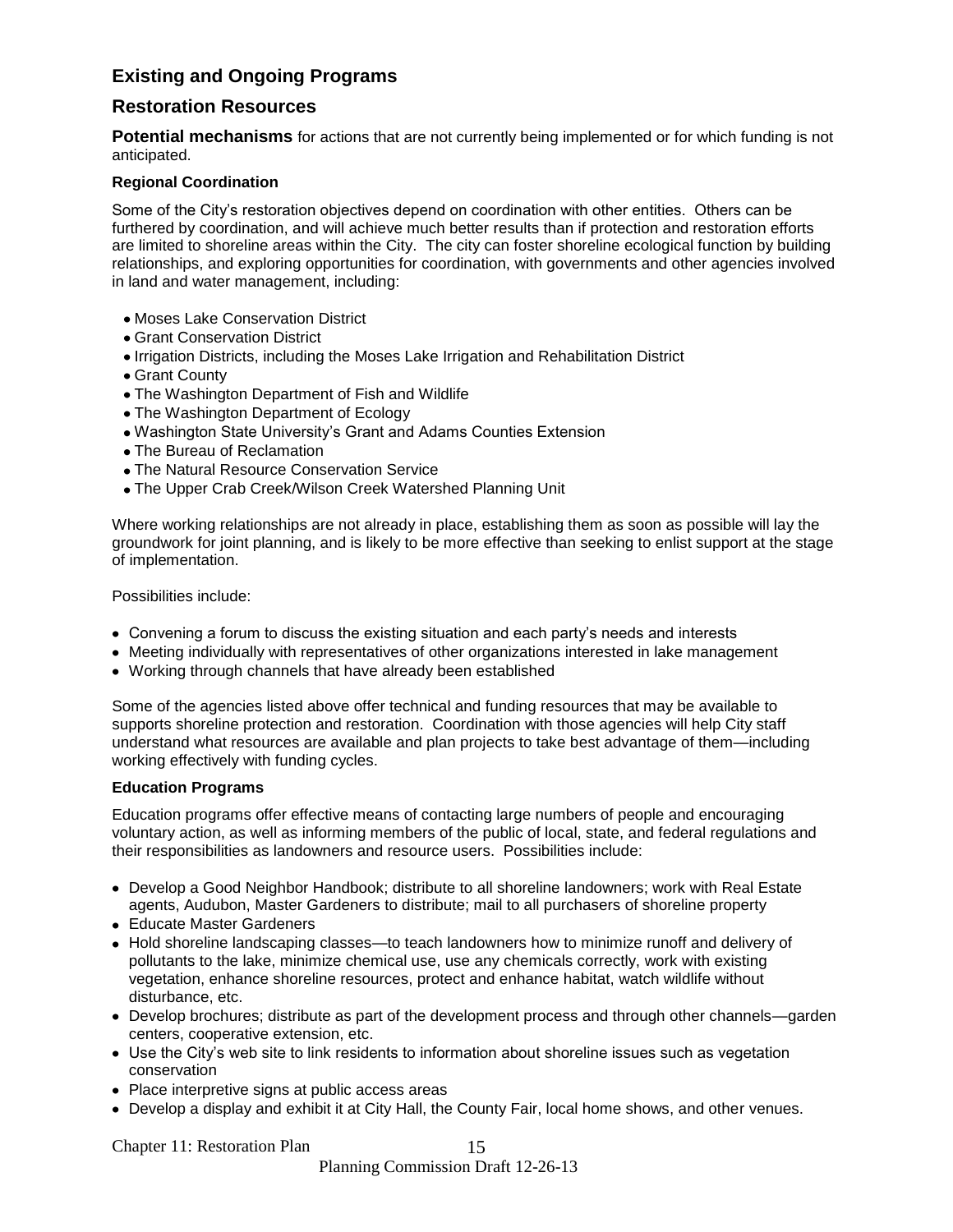- Develop educational materials about shoreline stabilization methods; distribute as part of the development process
- Work with the Conservation District to hold a shoreline stabilization seminar, and perhaps a tour of bulkhead alternatives, for developers and interested landowners.
- Develop educational materials about important fish species, their habitat, and how to protect them; distribute at fishing days, Cast for Kids, bait and tackle dealers, etc.
- Distribute the Department of Ecology's "Lake-Friendly Landscaping" focus sheet, and place a link to it on the City's web site

#### **Parks Management**

The City will develop a parks management plan that details strategies and actions for improving the ecological function of shorelines in the City's parks. Choices about design (particularly where people will access the water for boating, swimming, etc.), plant materials, planting methods, and maintenance can all be tailored to support both recreation and shoreline objectives.

#### **Capital Facilities Program**

The City can further a number of its objectives by planning and implementing public works projects. Amending the Capital Facilities element of the City's *Comprehensive Plan* will provide a mechanism for prioritizing and funding certain restoration strategies. Actions to consider in amending the element include:

- Retrofit storm sewer outfalls to limit pollution loading to the lake (Municipal Facilities section)
- Develop vegetative buffers around parking areas on public land, as well as direct overland flow away from lake (Municipal Facilities and/or Parks and Recreation Facilities section)
- On public land, move parking areas out of the SMP jurisdiction or set them back from the shoreline (Municipal Facilities and/or Parks and Recreation Facilities section)
- Develop a demonstration project on public lands using "soft" structural stabilization, vegetative stabilization, or a combination of an upland retaining wall with vegetation restoration (Municipal Facilities or Parks and Recreation Facilities section, depending on demonstration project location)
- Restore emergent vegetation on publicly owned land (Municipal Facilities and/or Parks and Recreation Facilities section)
- Provide public access at the railroad grade in Neppel Park and restore emergent vegetation and vegetative buffer (Parks and Recreation Facilities section)

#### **Development Opportunities**

The City may have opportunities to work with shoreline developers to complete restoration actions in addition to minimum mitigation requirements. Possibilities include:

- Establishing a Shoreline Restoration Bank—a list of restoration projects that would further the City's restoration objectives and that might not otherwise be completed. Where on-site mitigation opportunities are limited by building site constraints, limited potential ecological gains, or other sitespecific factors, and where the proposed development is consistent with the City's Comprehensive Plan and meets an identified need, the requirement for onsite mitigation might be waived in exchange for completion by the developer of a high-priority restoration project on another site. The City would probably want to require that the off-site restoration provide a gain in shoreline ecological functions (i.e., the off-site project would have to exceed the "no net loss" standard—it would have to go beyond resulting in no net loss and enhance shoreline ecological function).
- Serving as liaison between developers interested in restoration and organizations that can provide technical expertise and funding for projects that will advance the City's restoration objectives. Regional Coordination, if undertaken, will make the City a valuable clearinghouse for restoration information and a good link between developers and restoration opportunities.

#### **Development Incentives**

Development incentives might include waiving some or all development application fees or waiving cityrequired infrastructure improvement fees for developers, landowners, and agricultural land managers willing to take protection and restoration actions in addition to those required by the SMP.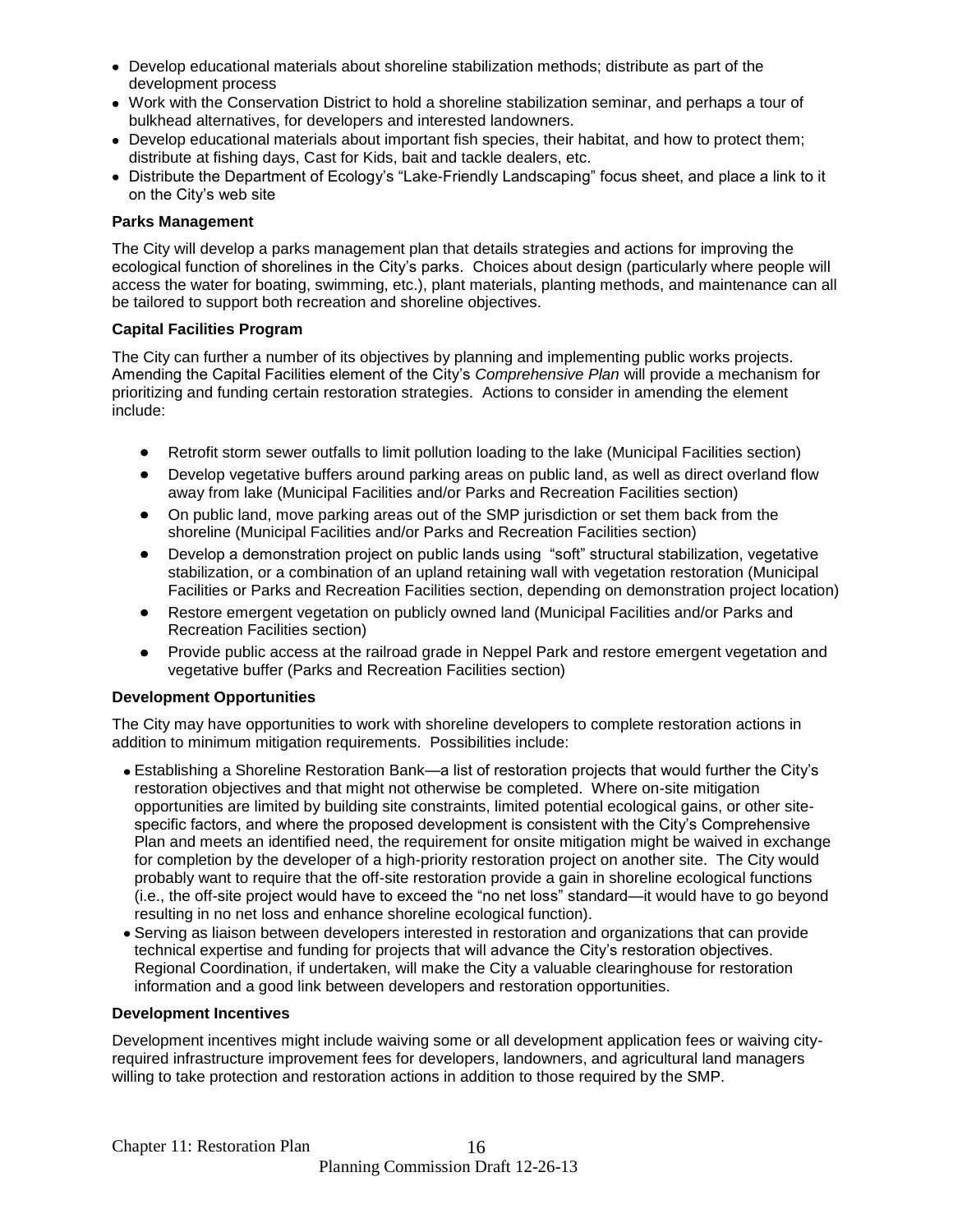## **Tax Relief System**

The City may want to consider a tax system to encourage shoreline restoration measures. Possibilities include:

Working with Grant County to craft a preferential tax incentive through the Public Benefit Rating System administered by the County under the Open Space Taxation Act (RCW 84.34), to encourage private landowners to preserve natural shore-zone features for "open space" tax relief. The Department of Ecology has published a technical guidance document for local governments that wish to improve landowner stewardship of natural resources. More information about the program can be found at [http://www.ecy.wa.gov/biblio/99108.html.](http://www.ecy.wa.gov/biblio/99108.html) The guidance document provides "technically based property selection criteria designed to augment existing open space efforts with protection of key natural resource features which directly benefit the watershed. Communities can choose to use any portion, or all, of these criteria when tailoring a Public Benefit Rating System to address the specific watershed issues they are facing."

## **Fee System**

The City may want to consider a fee system to directly fund shoreline restoration measures. Possibilities include:

Establishing a Shoreline Restoration Fund. A chief limitation to implementing restoration is local funding, which is often required as a match for state and federal grant sources. To foster ecological restoration of the City's shorelines, the City could establish an account that may serve as a source of local match monies for non-profit organizations implementing restoration of the City's shorelines. The fund could be administered by the Shorelines Administrator and supported by a levy on new shoreline development proportional to the size or cost of the new development project. Monies drawn from the fund would be used as a local match for restoration grant funds.

## **Resource Directories**

For landowners: A resource directory will help property owners who are interested in restoration to identify sources of technical and financial assistance.

For City staff: a directory will help City staff to identify and coordinate shoreline restoration opportunities. The focus might be somewhat different than in a directory designed for landowners; for instance, the staff directory might include descriptions of shoreline-related programs of different City departments so that staff can more easily coordinate resources and funding within the organization.

**Resources** for actions that are not currently being implemented or for which funding is not anticipated

## **Programs and Organizations**

Existing programs and organizations offer a wealth of resources to support the City in implementing its protection and restoration plan, and to help local citizens undertake protection and restoration projects either on their own land or as sponsors of larger projects. They include:

- [Central Basin Audubon Society.](http://www.cbas.org/) According to its web site, the local chapter of the Audubon Society works to promote environmental education, including presenting programs on conservation and wildlife protection; and works on wildlife protection projects; assists in creating backyard wildlife habitats; works to identity wildlife habitat around the Columbia Basin, and protect and enhance it; and is working to develop community partnerships.
- Moses Lake Conservation District
- [Grant Conservation District.](http://cdp.wa.nacdnet.org/) The Conservation District "identifies challenges and guides solutions voluntarily." Its Water on Wheels program offers free workshops on watersheds, soils, groundwater, and resource conservation, for both students and adults.
- [Natural Resources Conservation Service.](http://www.wa.nrcs.usda.gov/) The NRCS's natural resources conservation programs help people reduce soil erosion, enhance water supplies, improve water quality, and increase wildlife habitat. The NRCS offers a wealth of resources, including several of the funding programs listed below, and sponsors the [Big Bend Resource Conservation and Development Council.](http://www.bbrcd.com/index.html) The RC&D works as a "catalyst" to create partnerships that will successfully achieve economic and natural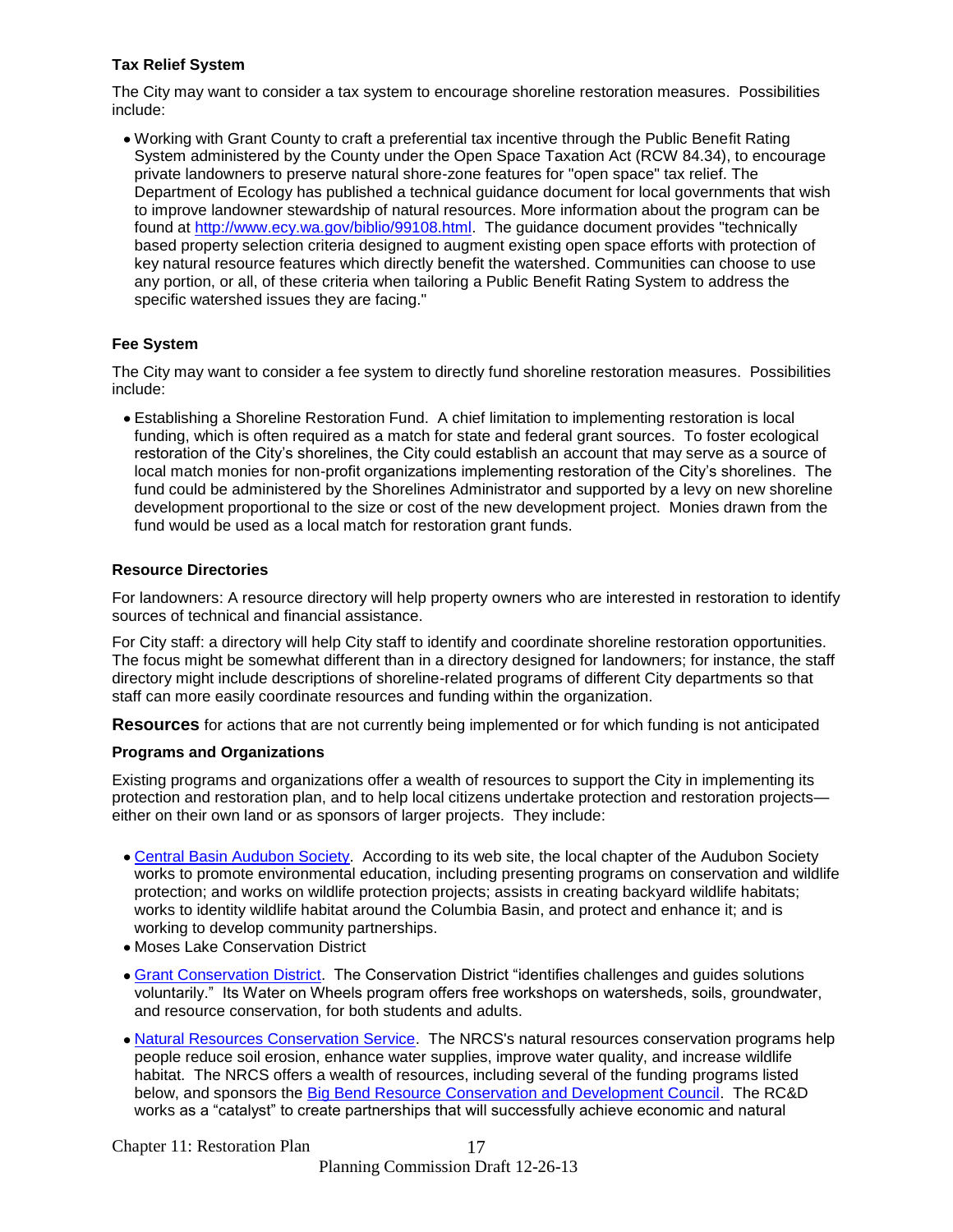resource development while maintaining an environmental ethic, and has completed a number of projects, including the Coulee Corridor Consortium, the Columbia Basin Water Initiative, a Shrub-Steppe Demonstration Planting, and a Leafy Spurge Management Project.

- The [Washington Department of Ecology.](http://www.ecy.wa.gov/ecyhome.html) Ecology's mission is to protect, preserve and enhance Washington's environment, and promote the wise management of our air, land and water; its goals are to prevent pollution, clean up pollution, and support sustainable communities and natural resources. The agency offers many programs and resources to support local communities in advancing those goals, addressing subjects such as stormwater management, aquatic plant management, lake stewardship, and wetland stewardship that are relevant to Moses Lake's restoration efforts.
- The [Washington Department of Fish and Wildlife.](http://wdfw.wa.gov/) The WDFW's mission is to provide sound stewardship of fish and wildlife. The agency offers many programs and resources to support management of fish and wildlife species based on the best available science, including the Backyard Sanctuary Program (a wildlife stewardship program for homeowners), resources for habitat and wildlife stewardship, information about Priority Habitats and Species, technical assistance for habitat protection and restoration, and funding programs (see below).
- The [U. S. Fish and Wildlife Service.](http://www.fws.gov/) The mission of the USFWS is "working with others to conserve, protect and enhance fish, wildlife, and plants and their habitats for the continuing benefit of the American people." The service offers a number of programs related to fish and wildlife habitat conservation, including administrating the Migratory Bird Treaty Act of 1916 to conserve migratory bird populations and their habitats and sponsoring National Fishing and Boating Week. The service also administers grant programs, with funding available to individuals, local governments, and conservation groups (see below).
- WSU Grant-Adams Master Gardeners. Master Gardeners promote environmentally-sound gardening by providing public education on topics such as plants, pests, and water conservation, and water quality. The local Master Gardeners researched the issue and created a Power Point presentation and tri-fold brochure about shoreline stabilization for Moses Lake. These were presented at a wellattended public meeting in May, 2009, at Big Bend Community College.
- Moses Lake Irrigation & Rehabilitation District (MLIRD).MLIRD's mission has three parks: Irrigation, recreation, and rehabilitation. The rehabilitation portion deals with improving water quality in the lake, including aquatic weed abatement and sediment removal. The efforts of this agency should be considered when looking at overall lake restoration possibilities.

## **Sources of funding**

Listed below are some potential sources of grant funding for restoration projects in the City's shoreline areas. Funding programs change frequently, and the list will need to be updated at least once a year to stay current. Other grants may be available in addition to the ones listed below. The list here is intended to give a sense of the range of funding sources available and the types of projects that may be fundable.

- 1. Ducks Unlimited
	- a. Matching Aid to Restore States Habitat (MARSH)—matching funds to help states acquire and enhance wetland habitat
- 2. FishAmerica Foundation
	- a. FishAmerica Grant Program—funding for hands-on, action-oriented projects that directly enhance water quality, habitat and/or sport fish populations
- 3. National Fish and Wildlife Foundation
	- a. Bring Back the Natives—funding for on-the-ground efforts to restore native aquatic species to their historic range that initiate partnerships with private landowners, demonstrate successful collaborative efforts, address watershed health issues that would lead to restoring habitats and are key to restoring native aquatic species and their migration corridors, and promote stewardship on private lands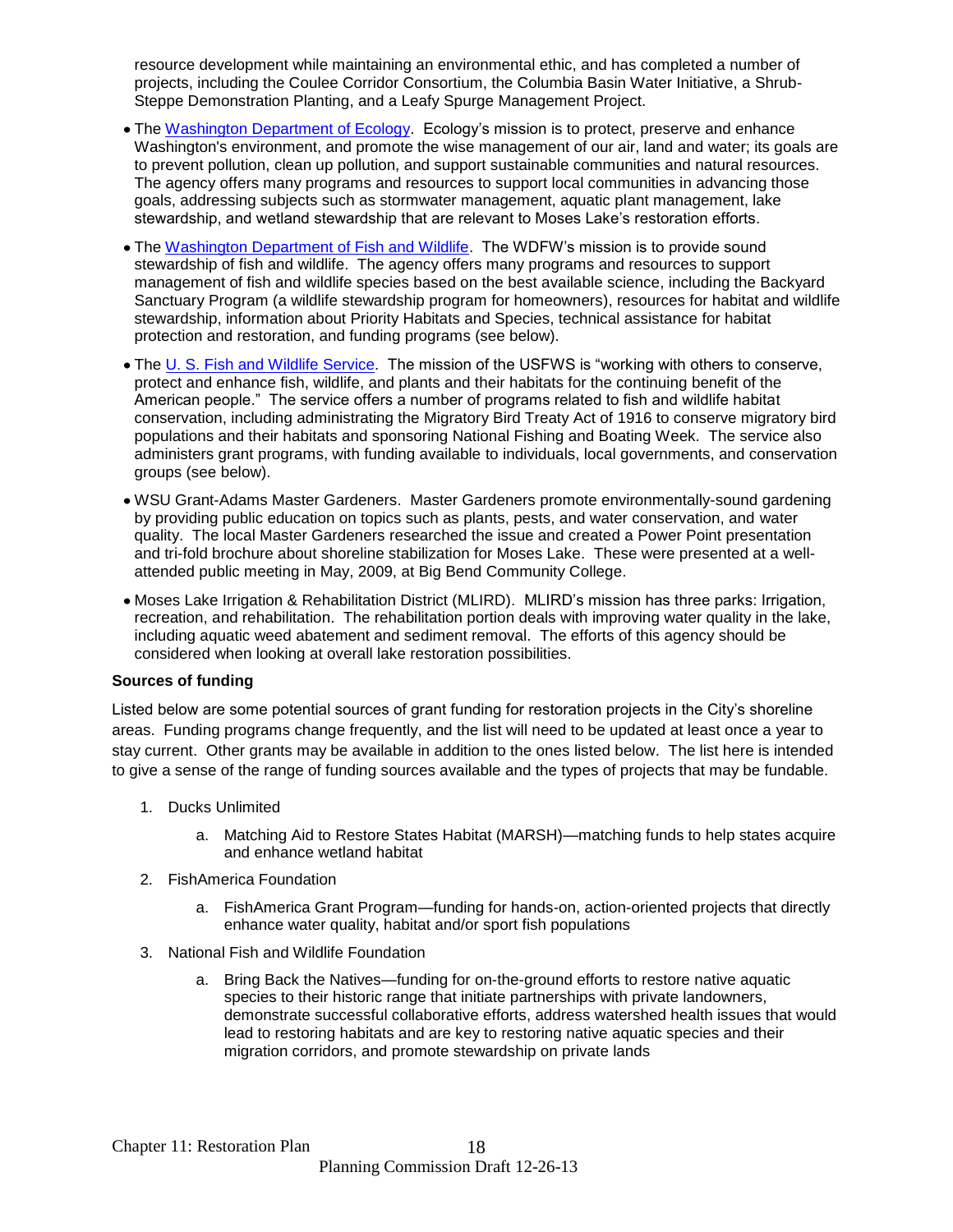- b. Native Plant Conservation Initiative (with federal agencies) —funding for "on-the-ground" projects that involve local communities and citizen volunteers in the restoration of native plant communities
- 4. [Natural Resource Conservation Service](http://www.wa.nrcs.usda.gov/)
	- a. Environmental Quality Incentive Program (EQIP) —provides technical, financial, and educational assistance to farmers and ranchers to address livestock-related natural resource concerns and other, more general conservation priorities
	- b. Wildlife Habitat Improvement Program (WHIP)— technical and cost-share assistance to establish and improve fish and wildlife habitat on private land
- 5. U.S. Army Corps of Engineers
	- a. Basinwide Restoration New Starts General Investigation—cost-share funding for basin restoration projects and research
	- b. Section 204: Environmental Restoration Projects in Connection with Dredging—funding for projects to restore, protect, and create aquatic and wetland habitats in connection with construction or maintenance dredging of an authorized project
	- c. Section 206: Aquatic Ecosystem Restoration Program funding for projects to restore aquatic ecosystems
- 6. U.S. Bureau of Reclamation
	- a. Planning/Technical Assistance Program—assistance with data collection and analysis related to water supply and water quality, engineering, hydrologic studies, sedimentation, and water resources planning
- 7. U.S. Environmental Protection Agency
	- a. Five-Star Restoration Program—challenge grants, technical support and opportunities for information exchange to enable community-based wetland and stream restoration projects
	- b. Wetland Protection, Restoration, and Stewardship Discretionary Funding—support for studies and activities related to implementation of Section 404 of the Clean Water Act for both wetlands and sediment management. Projects can support regulatory, planning, restoration or outreach issues
- 8. U.S. Fish & Wildlife Service
	- a. North American Wetlands Conservation Act Grants Program— funding assistance to promote conservation of wetlands and associated habitats for migratory birds and other wildlife
	- b. Partners for Fish and Wildlife—a voluntary partnership program that helps private landowners restore wetlands and other important fish and wildlife habitats on their own lands
	- c. Cooperative Conservation Initiative —grants to restore natural resources and establish or expand wildlife habitat
- 9. Washington Department of Ecology (with U.S. EPA)
	- a. Nonpoint Source Implementation Grant (319) Program—grants to support activities including technical assistance, financial assistance, education, training, technology transfer, demonstration projects, and monitoring to assess the success of specific nonpoint source implementation projects
- 10. Washington Department of Fish and Wildlife
	- a. Landowner Incentive Program (LIP) —a competitive grant program to provide financial assistance to private individual landowners for the protection, enhancement, or restoration of habitat to benefit species-at-risk on privately owned lands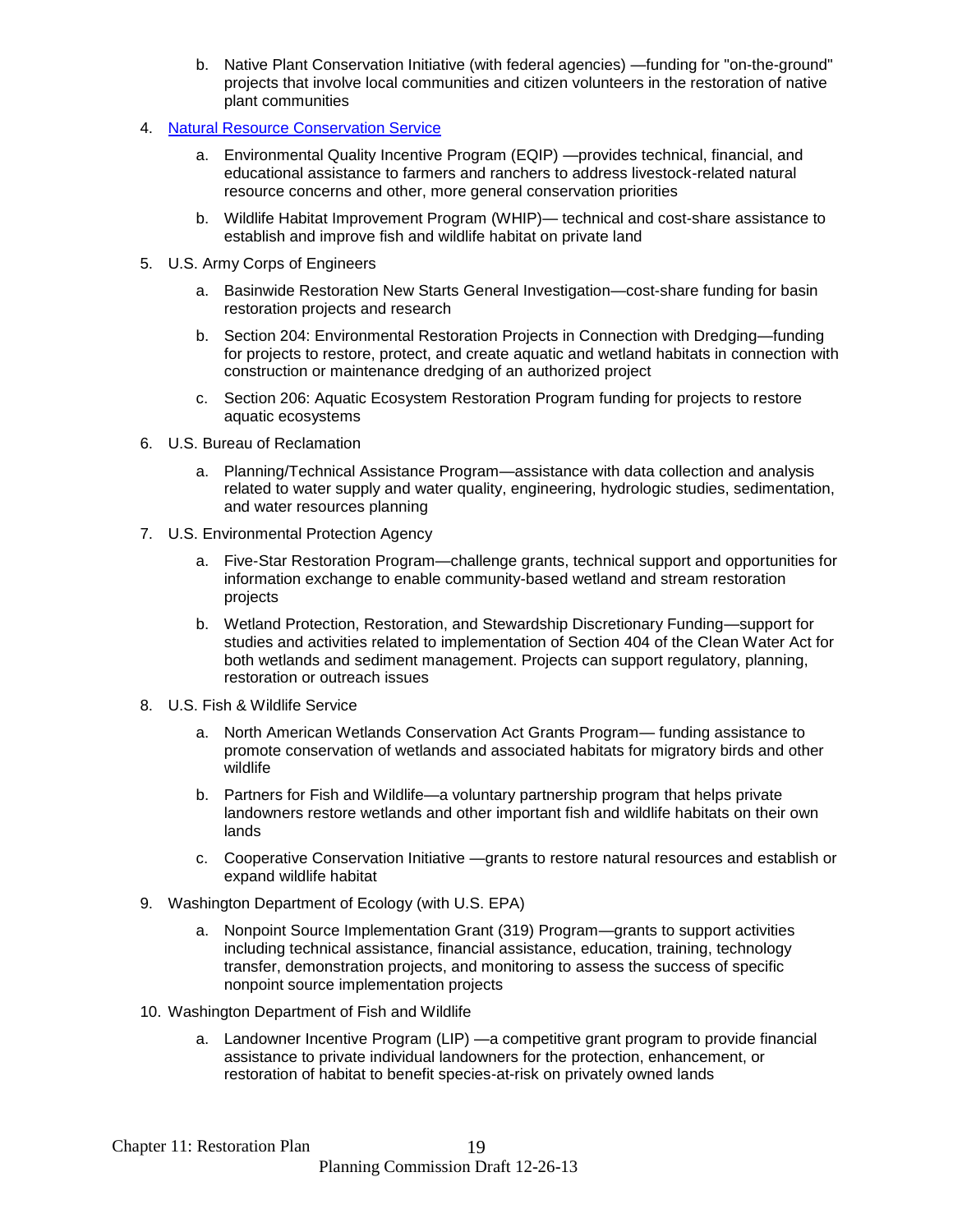- 11. Washington Department of Natural Resources
	- **a.** Aquatic Lands Enhancement Account—grant-in-aid support for the purchase, improvement, or protection of aquatic lands for public purposes, and for providing and improving access to such lands

## **The City's Role**

The City of Moses Lake is likely to have a number of different roles in implementing this restoration plan. The City may undertake some activities itself, such as retrofitting storm sewer outlets, modifying park management to support shoreline ecological functions, and educating residents. The City may assist in moving other projects forward by participating in regional coordination. And, in some instances, the City may support a project undertaken by others, or champion a project while seeking an individual or organization to carry it out. For instance, the City might seek an organization to develop a brochure on a specific topic, which the City would then distribute to shoreline landowners. Or, the City might write a letter of support for an organization seeking funding to complete a project that will advance the City's restoration objectives.

The City will also need to evaluate progress toward its restoration goal, and make changes to keep its restoration strategies up to date.

## **Prioritization**

The City will need to make decisions about what projects to undertake, what projects to support, and what projects to promote. When evaluating projects in which it has a role or in which a role is proposed for it, the City will use the following criteria to establish priorities:

- Availability of adequate funding to complete the project on schedule, maintain the completed project, and monitor outcomes
- Feasibility. Components of feasibility include, but are not limited to:
	- o Landowner willingness
	- o Public support
- **Preference should be given to projects that will:** 
	- $\circ$  Further the goals of this protection and restoration plan. When all other factors are equal, preference should be given to projects that will address more than one objective
	- $\circ$  Employ one or more of the strategies in this protection and restoration plan
	- $\circ$  In the case of restoration projects, address a known degraded condition
	- o Address a worsening situation (as opposed to one that is stable)
	- o Be consistent with other restoration and management plans
- Preference should be given to projects that will not cause damage to adjacent properties or shoreline areas

This plan includes a list of prioritization criteria, rather than restoration priorities, to give the City flexibility in evaluating projects that are not included in the plan and to allow for adaptive management. First, the plan does not list all possible projects. If projects that are not part of the plan are proposed, the criteria will allow the City to evaluate them.

## **Monitoring and Adaptive Management**

The City will use monitoring and adaptive management to ensure continued progress toward its restoration goal.

 The City will monitor progress toward each of its restoration objectives using metrics appropriate to the objective. The metrics do not need to involve complicated ecological evaluations, although it will be useful to incorporate available data, such as water quality information gathered as part of TMDL work. The City can use simple quantitative measures such as number of storm sewer outfalls retrofitted, number of bulkheads replaced, changes in wetland ratings, changes in water quality, and number of hits on a City shoreline restoration website. It can also use qualitative assessments of its progress on strategies that involve, for instance, regional coordination and landowner education. The information generated will help the City to see which strategies and actions are working well and which may need to be refined (which will inform adaptive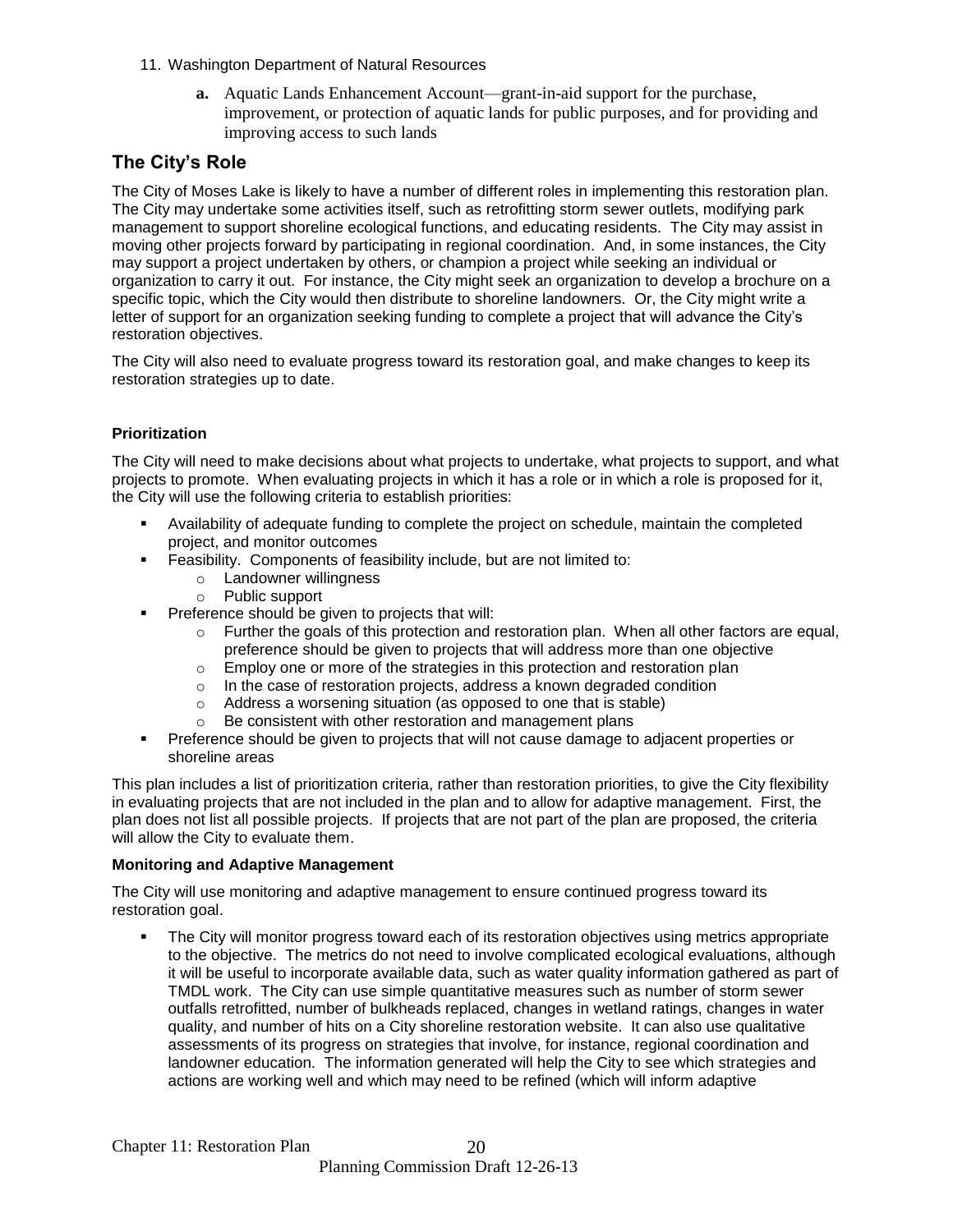management) as well as gauge progress toward the objectives. As more data become available and the City is able to quantify restoration needs, it may choose to use more precise metrics.

• The City will use adaptive management, regularly reviewing its objectives, assessing progress, and updating its strategies and actions in response to its findings. Adaptive management means adapting the restoration plan to meet changing needs, conditions, and resources; and to respond to new information. As restoration work is completed, some approaches may cease to be applicable. Other approaches may prove unpopular or be impractical due to lack of funding or coordination challenges. In addition, new possibilities may present themselves as regional coordination bears fruit or as new data become available. Adaptive management will allow the City to keep the restoration plan fresh and relevant as it makes progress and learns does and doesn't work well under the specific circumstances operating in Moses Lake.